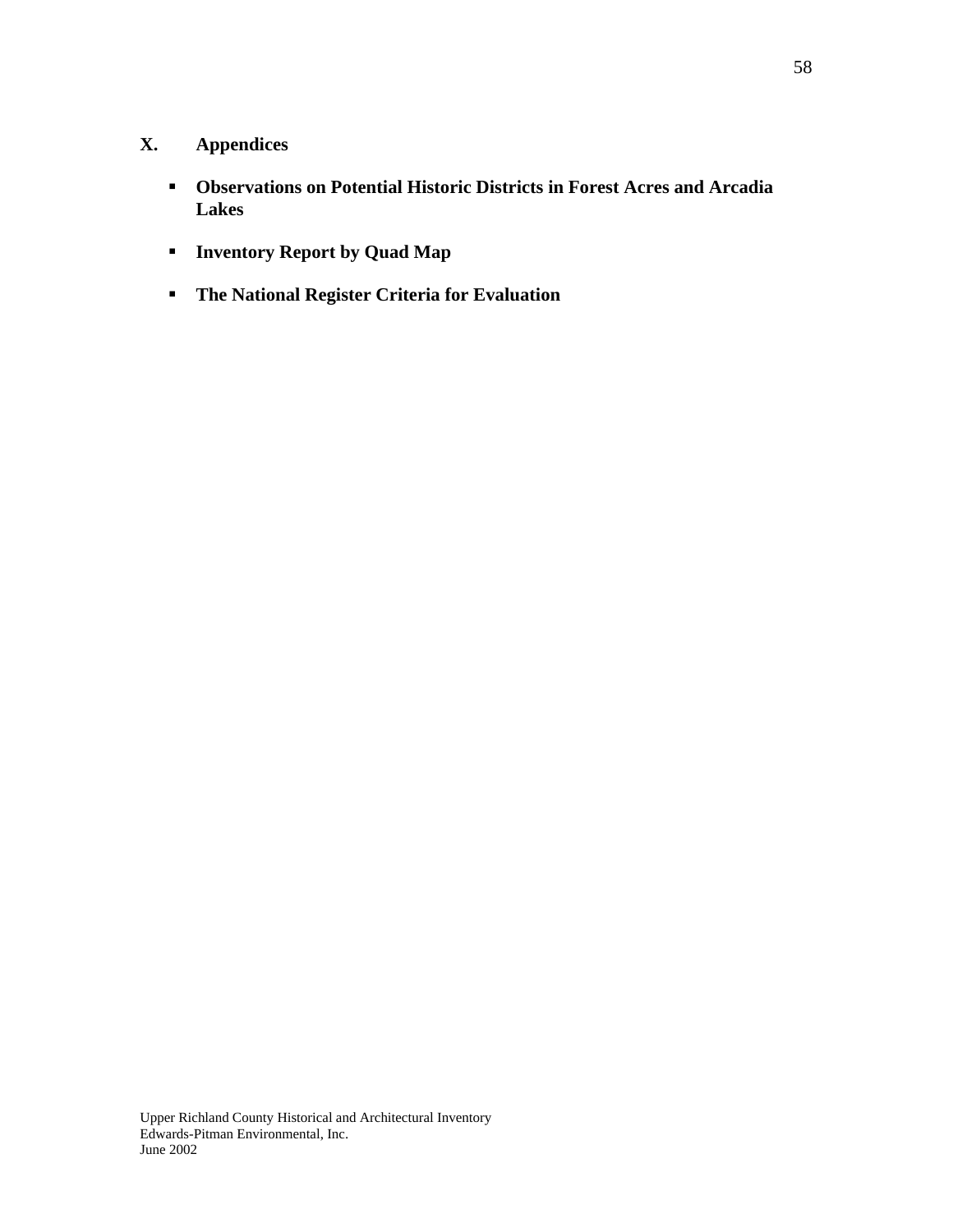#### **Observations on Potential Historic Districts**

**in** 

#### **Forest Acres and Arcadia Lakes**

#### **June 2002**

#### **Introduction**

As part of the Upper Richland County Historical and Architectural Survey and Inventory, the South Carolina Department of Archives and History requested that the consultants with Edwards-Pitman Environmental, Inc. identify potential historic districts in the cities of Forest Acres and Arcadia Lakes. These separate, but adjacent communities are located just north and east of downtown Columbia. The Department staff indicated that any potential districts would likely be eligible around 2010. The staff of Archives and History requested that the consultants plot any potential historic districts on survey maps, discuss each prospective district's history, character, setting and integrity.

#### **Forest Acres**

*The following discussion comes from Carol Cook Dugan's* A History of Forest Acres *(Forest Acres: the City of Forest Acres, 1997).* 

Forest Acres traces its history to the nineteenth century when members of the Taylor family established an estate called Quinine Hill at what is now the western edge of the City of Forest Acres. Dr. James Davis, who proved instrumental in the success of the Lunatic Asylum in Columbia, later acquired Quinine Hill. It passed to John Hughes Cooper in the 1920s and eventually to Senator James H. Hammond.

In the early twentieth century, a group purchased Dent's Pond from the Dent family and developed it as a recreational area they called Lakeview. John Hughes Cooper bought Lakeview after World War I and then around 1920, he established Forest Land Company. His first project was to develop the land around Lakeview and establish a swim and dance club there. In the 1920s Cooper sold a portion of his property for the development of Forest Lake Club, a concern focused mainly on golf.

Cooper and Senator Hammond were among several individuals who proved instrumental in the development of Forest Acres. Emmette Groover and Foster Marshall were among others who bought land in the area that became Forest Acres in order to build and then sell houses.

Forest Acres incorporated as a town because of residents' need for water during the Depression. A federal program allowed incorporated communities to obtain a grant or loan to install water lines. The town of Forest Acres was established on 24 September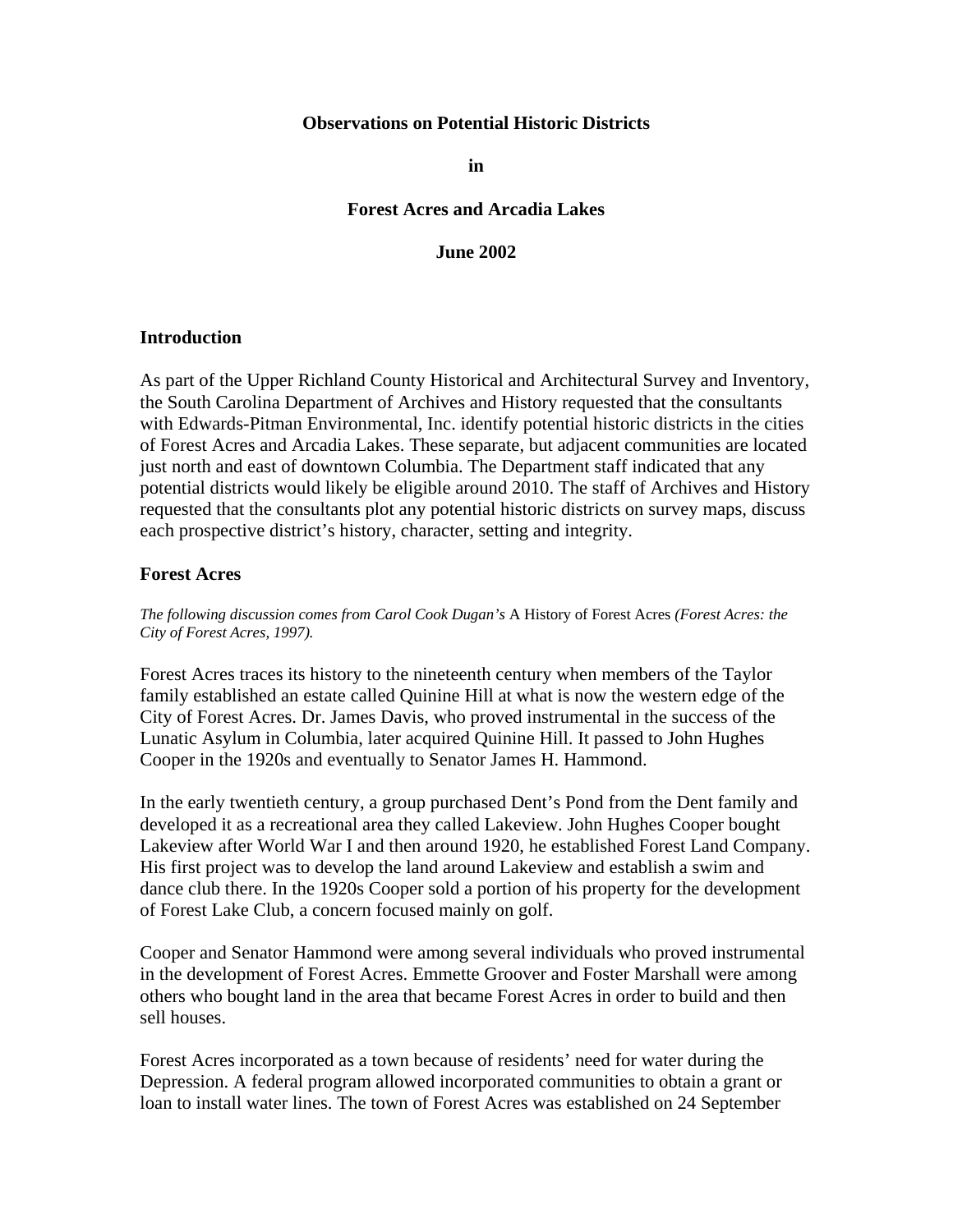1935 with John Hughes Cooper as mayor. Eventually the town's original boundaries expanded to the north.

The town's population exploded during the post-World War II era. In 1940, 323 people lived in Forest Acres. By 1950, the population had grown to 3,240. In 1970, the population stood at 6,808. By 1990, over seven thousand people lived in Forest Acres.

## **Arcadia Lakes**

Arcadia Lakes was settled in the early twentieth century and became an incorporated community on 30 October 1959. In 1960, 316 residents lived in the town. By 1990 that number had grown to approximately 900. Arcadia Lakes occupies 2,228 acres.

### **Recommendations**

In late October 2001, the consultants—using City of Columbia maps and a City of Forest Acres map—conducted an extensive windshield survey over a two-day period. They drove every street and road in both cities and photographed several outstanding examples of post-World War II domestic architecture.

As a result of the survey, discussion with a few residents and research into the history of both cities, the consultants determined that potential historic districts could not be identified in either city. Several outstanding early and mid-twentieth century dwellings stand in each city. Forest Acres, especially, possesses some of the most distinct post-war modernist houses in central South Carolina. In addition, each city might potentially hold significance in the area of social history as an example of suburban communities that developed during the post-World War II period. However, the consultants concluded that the resources that might potentially contribute to the significance of a district were distributed in a manner that compromised a potential district's continuity. In other words, potentially contributing resources are interspersed with much later houses thereby compromising a potential district's integrity. From the consultant's observations, it appears that the growth each community experienced from the 1960s to the present has compromised the qualities of feeling and association necessary for the formation of a historic district.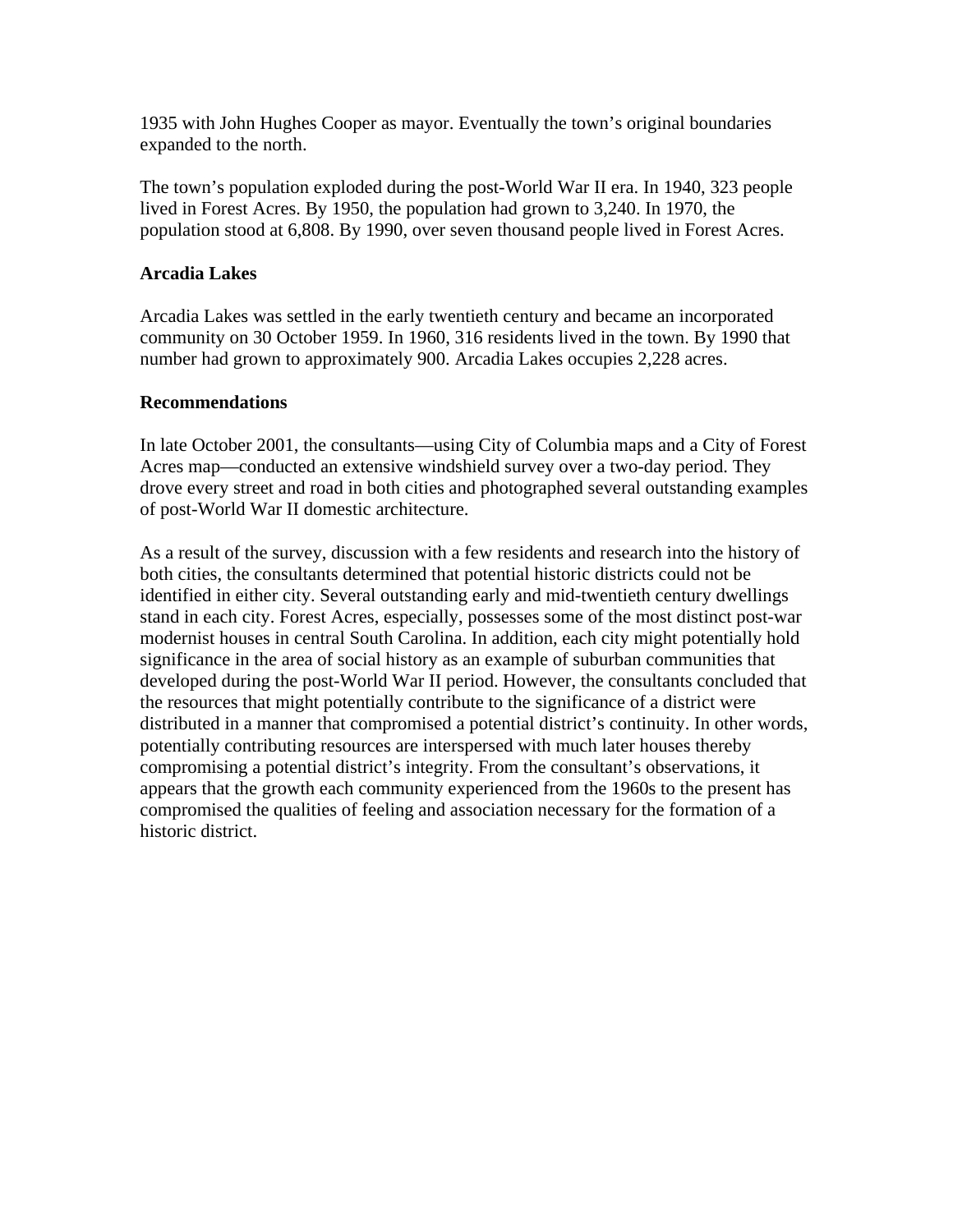# Inventory Report by Quad

| Quadrangle | <b>Site No</b> | <b>Historic Name</b>                       | <b>Address/Location</b>                     | <b>City</b> | <b>Date</b> | Vicinity of |
|------------|----------------|--------------------------------------------|---------------------------------------------|-------------|-------------|-------------|
| Blythewood |                |                                            |                                             |             |             |             |
|            | 007-004        | Hoffman, George House                      | N side of Langford Rd, .1 mi E of jct with  | Blythewood  |             |             |
|            | 4800.01        | house, unidentified, 19th century house    | both sides of Hidden Valley Rd., .3 mi sou  |             |             | Blythewood  |
|            | 4800.02        | house, unidentified, barn                  | both sides of Hidden Valley Rd., .3 mi sou  |             |             | Blythewood  |
|            | 4803           | Killian School                             | 2621 Clemson Rd.                            |             |             | Blythewood  |
|            | 4804           | house, unidentified                        | Killian Arch Rd., north of jct with Killian |             |             | Columbia    |
|            | 4805           | house, unidentified                        | 103 Killian Rd.                             |             |             | Columbia    |
|            | 4806           | house, unidentified                        | 9499 Wilson Blvd. (US Hwy. 21)              |             |             | Columbia    |
|            | 4807           | house, unidentified                        | 9321 Wilson Blvd. (US Hwy. 21)              |             |             | Columbia    |
|            | 4808           | house, unidentified                        | 9320 Wilson Blvd. (U.S. 21)                 |             |             | Columbia    |
|            | 4809           | house, unidentified                        | 9516 Wilson Blvd. (U.S. Hwy. 21)            |             |             | Columbia    |
|            | 4810           | house, unidentified                        | 10421 Hwy. 555                              |             |             | Columbia    |
|            | 4811.00        | Hollis house                               | 9717 U.S. Hwy. 21                           |             |             | Blythewood  |
|            | 4811.01        | Hollis house, Blythewood General Store     | 9717 U.S. Hwy. 21                           |             |             | Blythewood  |
|            | 4811.02        | Hollis house, smoke house                  | 9717 U.S. Hwy. 21                           |             |             | Blythewood  |
|            | 4812           | house, unidentified                        | 9817 U.S. Hwy. 21                           |             |             | Blythewood  |
|            | 4813           | <b>Bloom House</b>                         | 10645 U.S. Hwy. 21                          |             |             | Blythewood  |
|            | 4814           | house, unidentified                        | 167 Rimer Pond Rd.                          |             |             | Blythewood  |
|            | 4815.00        | Sandy Level Baptist Church                 | 408 Blythewood Rd.                          | Blythewood  |             |             |
|            | 4815.01        | Sandy Level Baptist Church, cemetery       | 408 Blythewood Rd.                          | Blythewood  |             |             |
|            | 4815.02        | Sandy Level Baptist Church, baptismal font | 408 Blythewood Rd.                          | Blythewood  |             |             |
|            | 4816.00        | house, unidentified                        | 110 Raines Rd.                              |             |             | Blythewood  |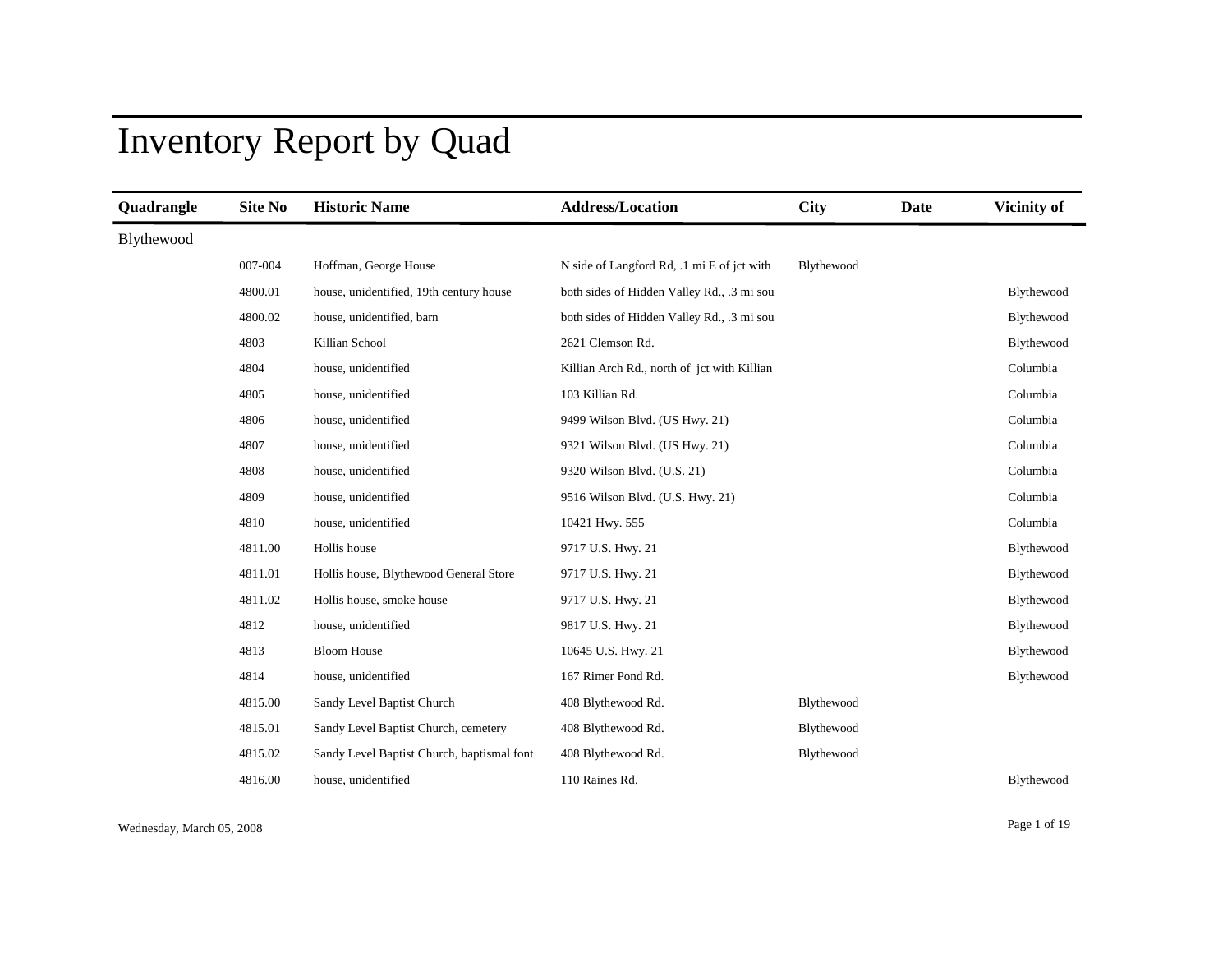| Quadrangle | Site No | <b>Historic Name</b>                   | <b>Address/Location</b>                      | <b>City</b> | Date | Vicinity of |
|------------|---------|----------------------------------------|----------------------------------------------|-------------|------|-------------|
|            | 4816.01 | house, unidentified, outbuildings      | 110 Raines Rd.                               |             |      | Blythewood  |
|            | 4817.00 | house, unidentified                    | 522 Portia Rd., at corner with Clamp Rd.     |             |      | Blythewood  |
|            | 4817.01 | house, unidentified, barn              | 522 Portia Rd., at corner with Clamp Rd.     |             |      | Blythewood  |
|            | 4818    | house, unidentified                    | south end of dirt lane, off s. side of Lambe |             |      | Blythewood  |
|            | 4819    | Miles house                            | 133 Rufus Miles Rd.                          |             |      | Blythewood  |
|            | 4820    | Wright Log House                       | NW side of Rufus Miles Rd., .2 mi SW fro     |             |      | Blythewood  |
|            | 4821    | house, unidentified                    | 355 Portia Rd.                               |             |      | Blythewood  |
|            | 4822    | house, unidentified                    | 525 Portia Rd.                               |             |      | Blythewood  |
|            | 4823.00 | Branham, David and Rebecca, House      | 801 Clamp Rd.                                |             |      | Blythewood  |
|            | 4823.01 | Branham, David and Rebecca, Barn       | 801 Clamp Rd.                                |             |      | Blythewood  |
|            | 4824    | Allen, James Stark, house              | 1325 Mullis Rd.                              |             |      | Blythewood  |
|            | 4825    | Allen house                            | 1005 Rushing Rd.                             |             |      | Blythewood  |
|            | 4826.00 | Wilson Farm                            | 817 Grover Wilson Rd.                        |             |      | Blythewood  |
|            | 4826.01 | Wilson Farm, store                     | 817 Grover Wilson Rd.                        |             |      | Blythewood  |
|            | 4826.02 | Wilson Farm, barn no. 1                | 817 Grover Wilson Rd.                        |             |      | Blythewood  |
|            | 4826.03 | Wilson Farm, outbuildings              | 817 Grover Wilson Rd.                        |             |      | Blythewood  |
|            | 4826.04 | Wilson Farm, tenant house              | 817 Grover Wilson Rd.                        |             |      | Blythewood  |
|            | 4826.05 | Wilson Farm, barn no. 2                | 817 Grover Wilson Rd.                        |             |      | Blythewood  |
|            | 4827    | house, unidentified                    | 961 Grover Wilson Rd.                        |             |      | Blythewood  |
|            | 4828    | house, unidentified                    | E. side of Hines Rd., .2 mi SE from jct wit  |             |      | Blythewood  |
|            | 4829.00 | Zion United Methodist Church           | 1150 Zion Church Rd.                         |             |      | Blythewood  |
|            | 4829.01 | Zion United Methodist Church, cemetery | 1150 Zion Church Rd.                         |             |      | Blythewood  |
|            | 4830.00 | Ballentine, William, house             | 1031 Langford Rd.                            |             |      | Blythewood  |
|            | 4830.01 | Ballentine, William, house, barn       | 1031 Langford Rd.                            |             |      | Blythewood  |
|            | 4831    | Saint Mark Lutheran Church             | 107 US Highway 21                            | Blythewood  |      |             |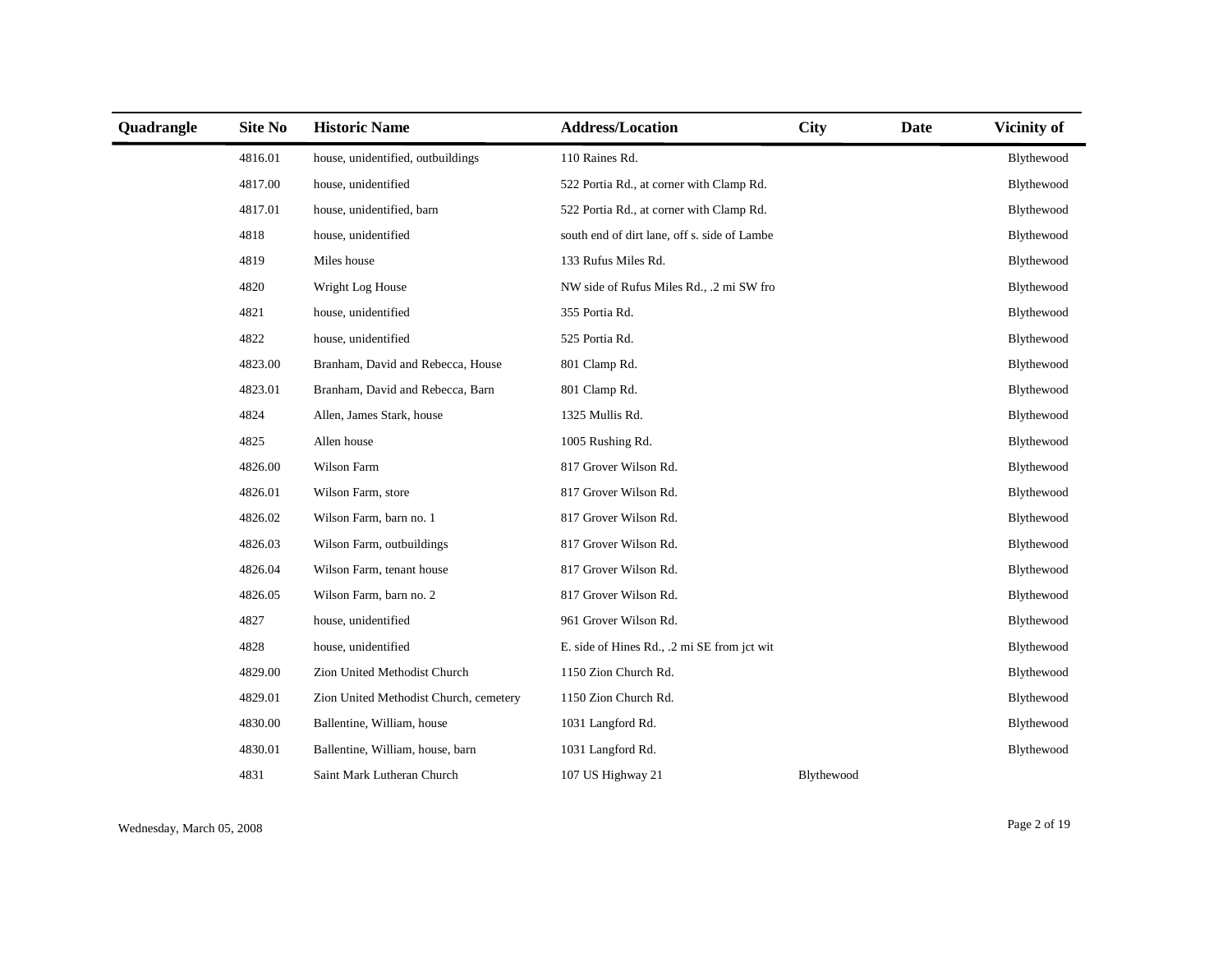| Quadrangle | <b>Site No</b> | <b>Historic Name</b>              | <b>Address/Location</b>                     | <b>City</b> | <b>Date</b> | Vicinity of |
|------------|----------------|-----------------------------------|---------------------------------------------|-------------|-------------|-------------|
|            | 4832           | house, unidentified               | 543 Langford Road                           |             |             | Blythewood  |
|            | 4833.00        | Brown, Frank, house               | 617 Langford Road                           |             |             | Blythewood  |
|            | 4833.01        | Brown, Frank, house, barn         | 617 Langford Road                           |             |             | Blythewood  |
|            | 4834.00        | Walker house                      | 1406 Russ Brown Rd.                         |             |             | Blythewood  |
|            | 4834.01        | Walker house, barn                | 1406 Russ Brown Rd.                         |             |             | Blythewood  |
|            | 4835           | house, unidentified               | 729 Sandfield Road                          |             |             | Blythewood  |
|            | 5020           | house, unidentified               | 9645 Farrow Rd.                             |             |             | Columbia    |
|            | 5021           | house, unidentified               | 109 Wilson Blvd.                            | Blythewood  |             |             |
|            | 5022           | Jeffers-Creech House              | 113 Wilson Blvd.                            | Blythewood  |             |             |
|            | 5023           | commercial building, unidentified | 208 Wilson Blvd.                            | Blythewood  |             |             |
|            | 5024           | "Da Sto"                          | 212 Wilson Blvd.                            | Blythewood  |             |             |
|            | 5025           | Hykil House                       | 162 Langford Rd                             | Blythewood  |             |             |
|            | 5027           | Wooten, "Bunk," house             | 175 Langford Rd.                            | Blythewood  |             |             |
|            | 5028           | Bookhart, Emily house             | 193 Langford Rd.                            | Blythewood  |             |             |
|            | 5029.00        | Dr. Langford house                | S side of Lankford Rd., opposite the jct wi | Blythewood  |             |             |
|            | 5029.01        | Dr. Langford house, outbuildings  | S side of Langford Rd., opposite the jct wi | Blythewood  |             |             |
|            | 5030           | Langford house                    | NW corner of Wilson Blvd and McNulty        | Blythewood  |             |             |
|            | 5031.00        | Wilson, Elton & George, House     | 110 McNulty Rd.                             | Blythewood  |             |             |
|            | 5031.01        | Wilson 5-10-25 Store              | behind 110 McNulty Rd.                      | Blythewood  |             |             |
|            | 5032           | (former) W.E. Boney Store         | E side of Wilson Blvd, opposite its jct wit | Blythewood  |             |             |
|            | 5033           | Wiilson's General Store           | 300 Wilson Blvd.                            | Blythewood  |             |             |
|            | 5034           | Huffman house                     | W side of Wilson Blvd., .05 mi N of jct wi  | Blythewood  |             |             |
|            | 5035           | house, unidentified               | 429 Wilson Blvd.                            | Blythewood  |             |             |
|            | 5036           | house, unidentified               | 431 Wilson Blvd.                            | Blythewood  |             |             |
|            | 5037           | (former) Blythewood Elementary    | opposite jct of Wilson Blvd. and McLean     | Blythewood  |             |             |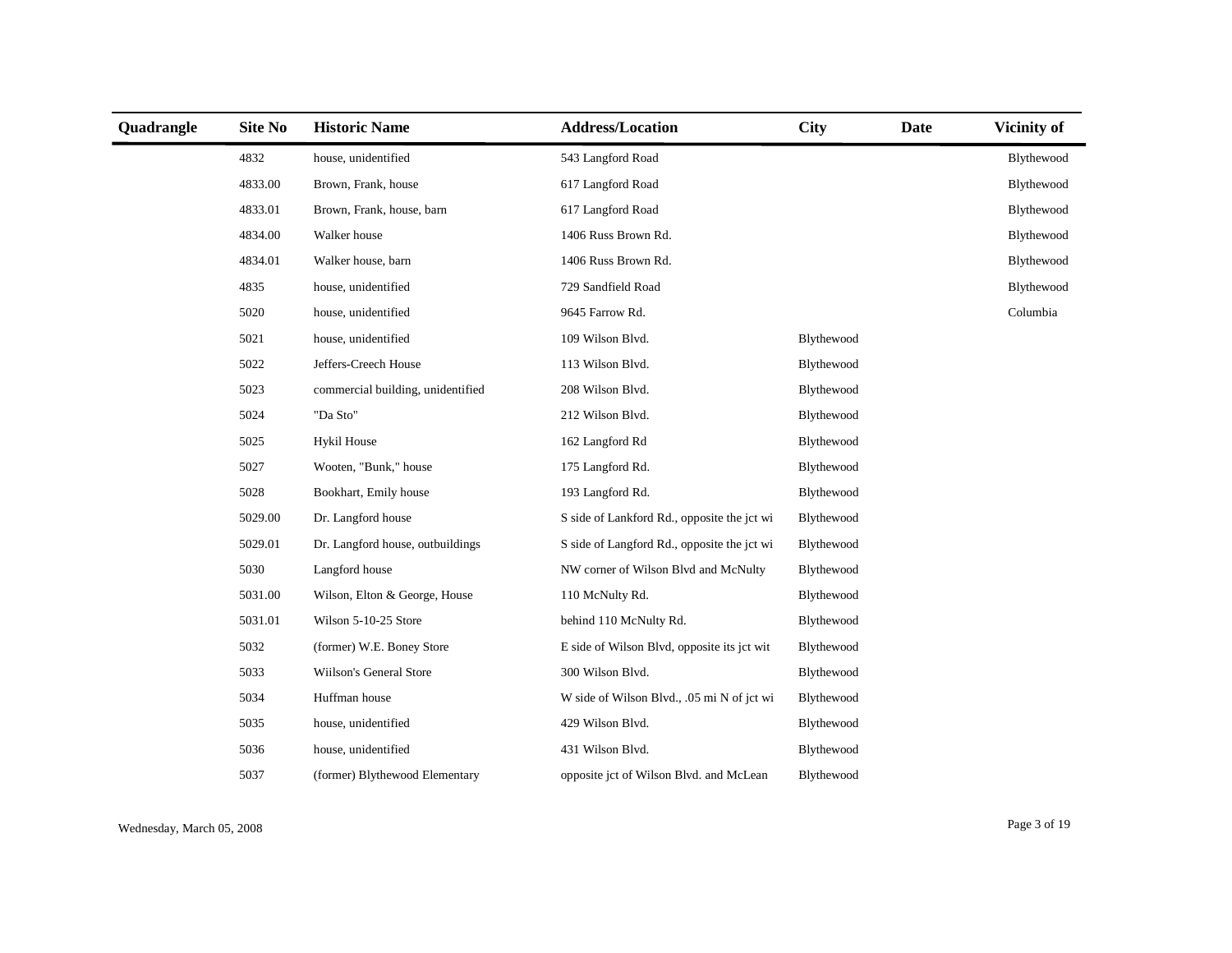| Quadrangle | Site No | <b>Historic Name</b>              | <b>Address/Location</b>                    | <b>City</b> | Date | Vicinity of |
|------------|---------|-----------------------------------|--------------------------------------------|-------------|------|-------------|
|            | 5038    | house, unidentified               | W side of Wilson Blvd., .1 mi from jct wit | Blythewood  |      |             |
|            | 5039    | house, unidentified               | W side of Wilson Blvd., immediately S of   | Blythewood  |      |             |
|            | 5040    | house, unidentified               | 514 Wilson Blvd.                           | Blythewood  |      |             |
|            | 5041    | house, unidentified               | 252 Gunter Rd.                             | Blythewood  |      |             |
|            | 5042    | house, unidentified               | 11125 Wilson Blvd.                         |             |      | Blythewood  |
|            | 5043    | <b>Bethel Baptist Church</b>      | 275 McNulty Rd. (NE corner of Boney an     | Blythewood  |      |             |
|            | 5065    | Jennings-Wiles House              | 119 Oakhurst Rd.                           | Blythewood  |      |             |
|            | 5437    | Cemetery, unidentified            | in woods, approx. 0.1 mi NE of jct of Cla  |             |      | Blythewood  |
| Chapin     |         |                                   |                                            |             |      |             |
|            | 4902.00 | Wilson house                      | 133 Capers Chapel Rd.                      |             |      | Peak        |
|            | 4902.01 | Wilson house, outbuildings        | 133 Capers Chapel Rd.                      |             |      | Peak        |
|            | 4903    | Wilson Cemetery                   | NE side of Capers Chapel Rd, .1 mi NW o    |             |      | Chapin      |
|            | 4904.00 | Haltiwanger house                 | 12554 Broad River Rd.                      |             |      | Chapin      |
|            | 4904.01 | Haltiwanger house, barn           | 12554 Broad River Rd.                      |             |      | Chapin      |
|            | 4905    | Chapman, D.H., house              | 12521 Broad River Rd.                      |             |      | Chapin      |
|            | 4906.00 | Pine Grove AME Zion Church        | 12420 Broad River Rd.                      |             |      | Chapin      |
|            | 4906.01 | Pine Grove AME Church, cemetery   | 12420 Broad River Rd.                      |             |      | Chapin      |
|            | 4907    | house, unidentified               | 1213 R. Stoudemayer Rd.                    |             |      | Peak        |
|            | 4908.00 | house, unidentified               | E side of R. Stoudemayer Rd, 1.1 mi NN     |             |      | Peak        |
|            | 4908.01 | house, unidentified, wellhouse    | E side of R. Stoudemayer Rd., 1.1 mi NN    |             |      | Peak        |
|            | 4909.00 | house, unidentified               | 1216 R. Stoudemayer Rd.                    |             |      | Peak        |
|            | 4909.01 | house, unidentified, outbuildings | 1216 R. Stoudemayer Rd.                    |             |      | Peak        |
|            | 4910.00 | <b>Stuck House</b>                | 1036 Mike Stuck Rd.                        |             |      | Chapin      |
|            | 4910.01 | Stuck, Mike, house, outbuildings  | 1036 Mike Stuck Rd.                        |             |      | Chapin      |
|            | 4911    | house, unidentified               | 1324 Mike Stuck Rd.                        |             |      |             |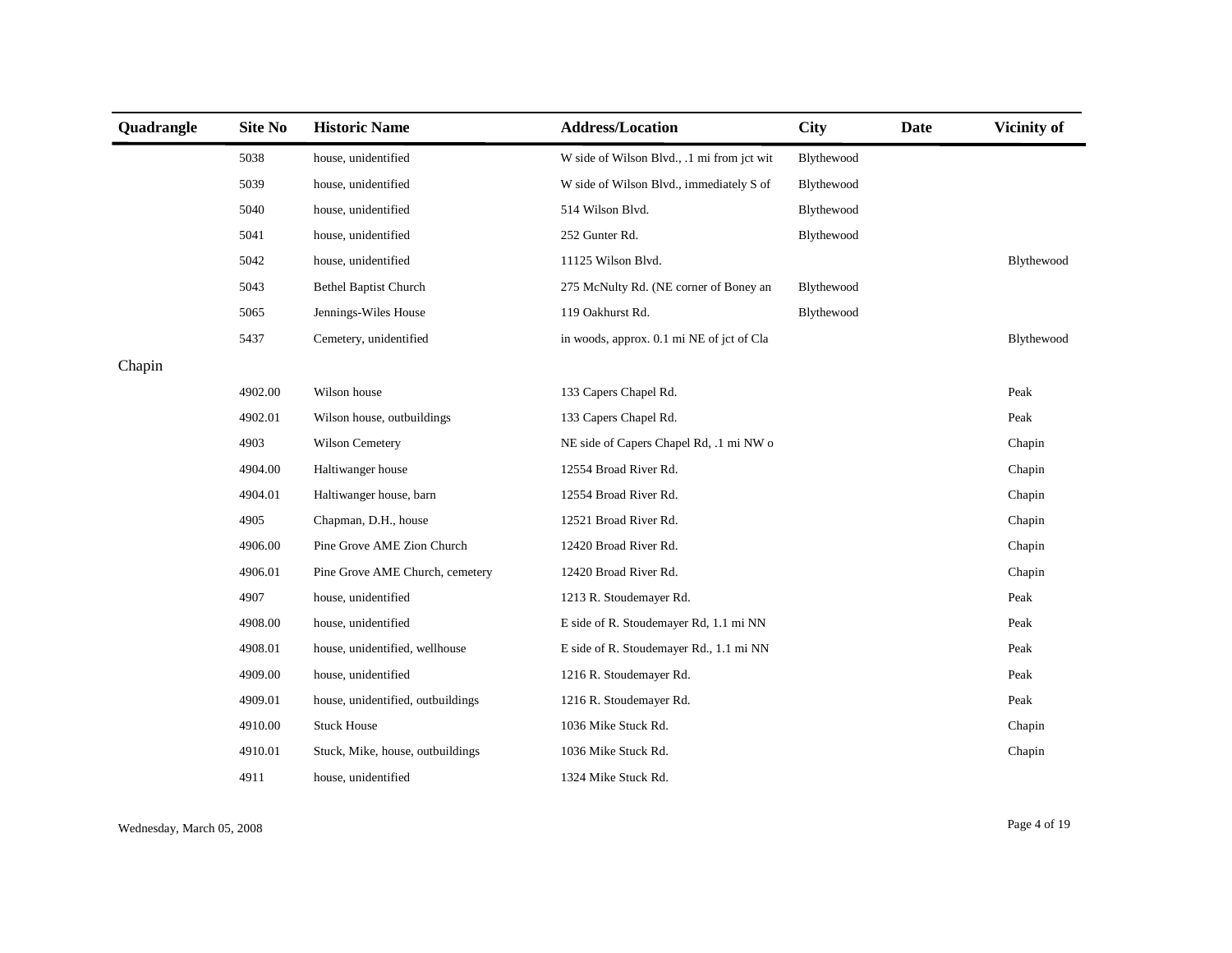| Quadrangle | <b>Site No</b> | <b>Historic Name</b>                  | <b>Address/Location</b>                     | <b>City</b> | <b>Date</b> | <b>Vicinity of</b> |
|------------|----------------|---------------------------------------|---------------------------------------------|-------------|-------------|--------------------|
|            | 4912           | house, unidentified                   | N side of Jake Eargle Rd, .1 mi NE of jct   |             |             | Chapin             |
|            | 4913           | Eargle house, VII                     | 1133 Jake Eargle Rd.                        |             |             | Chapin             |
|            | 4914           | Eargle Family Cemetery II             | NE corner of Jake Eargle Rd. and Hub Ear    |             |             |                    |
|            | 4915           | house, unidentified                   | S side of Jake Eargle Rd., .2 mi W of jct w |             |             | Chapin             |
|            | 4916           | Whites, Solomon, house                | 2132 Freshly Mill Rd.                       |             |             | White Rock         |
|            | 4917           | Eargle house VI                       | 2200 Freshly Mill Rd.                       |             |             | White Rock         |
|            | 4918.00        | Eargle house V                        | NW side of Freshly Mill Rd at jct with Sid  |             |             | White Rock         |
|            | 4918.01        | Eargle house V, barn                  | NW side of Freshly Mill Rd. at jct with Si  |             |             | White Rock         |
|            | 4919           | house, unidentified                   | 3529 Kennerly Rd.                           |             |             | White Rock         |
|            | 4920           | house, unidentified                   | 127 Uldeen Sites Rd.                        |             |             | White Rock         |
|            | 4921           | house, unidentified                   | N side of Mike Eleazer Rd., .2 mi W of jct  |             |             | White Rock         |
|            | 4922           | Richardson, David A., house           | 1215 Mt Vernon Church Rd.                   | White Rock  |             |                    |
|            | 4923           | house, unidentified                   | N side Hopewell Cemetery Rd at jct with     | White Rock  |             |                    |
|            | 4924           | Bethel Lutheran Church                | 2081 U.S. Hwy 76                            | White Rock  |             |                    |
|            | 4925           | house, unidentified                   | 204 Lowman Home Rd.                         | White Rock  |             |                    |
|            | 4926           | Lowman Home, Wessels-Kuck Residential | Hwy U.S. 76                                 | White Rock  |             |                    |
|            | 4927           | house, unidentified                   | SE side of jct of Silver Point Rd. and John |             |             | White Rock         |
|            | 4928           | Lowman House                          | 115 Captain Lowman Rd.                      |             |             | White Rock         |
|            | 4938           | house, unidentified                   | 1108 Forrest Shealy Rd.                     |             |             | White Rock         |
|            | 4939           | house, unidentified                   | end of Forrest Shealy Rd.                   |             |             | White Rock         |
|            | 4940           | house, unidentified                   | 2241 U.S. Hwy 76                            |             |             | White Rock         |
|            | 4941.00        | house, unidentified                   | 100 Hiller Rd.                              |             |             | White Rock         |
|            | 4941.01        | House, unidentified, smokehouse       | 100 Hiller Rd.                              |             |             | White Rock         |
|            | 4941.02        | House, unidentified, barns            | 100 Hiller Rd.                              |             |             | White Rock         |
|            | 4941.03        | House, unidentified, shed             | 100 Hiller Rd.                              |             |             | White Rock         |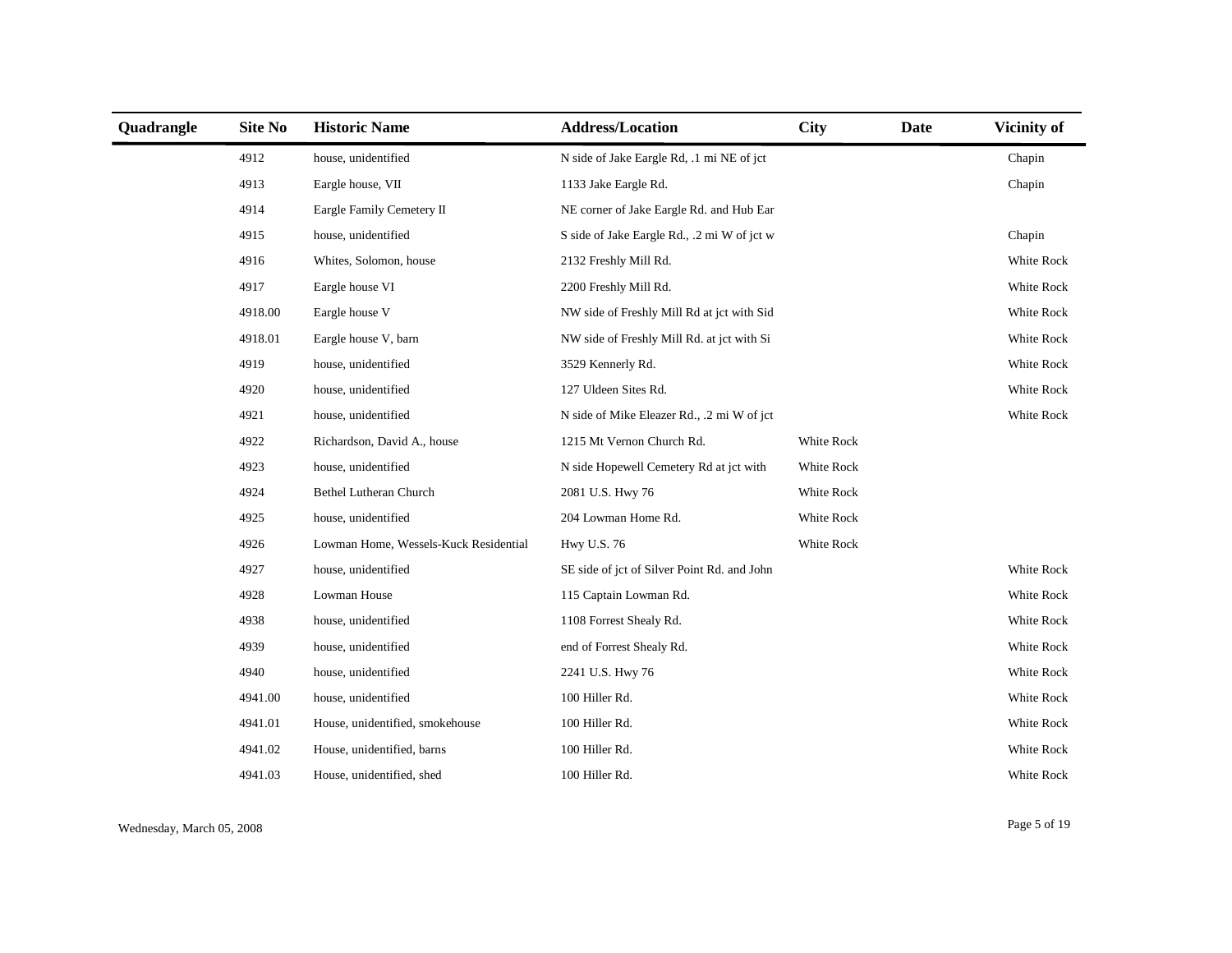| Quadrangle | Site No | <b>Historic Name</b>                  | <b>Address/Location</b>                     | <b>City</b> | <b>Date</b> | Vicinity of |
|------------|---------|---------------------------------------|---------------------------------------------|-------------|-------------|-------------|
|            | 4942    | house, unidentified                   | 188 Timmons Rd. (off Hiller Rd.)            |             |             | White Rock  |
|            | 4943.00 | house, unidentified                   | 1321 Peace Haven Rd.                        |             |             | White Rock  |
|            | 4943.01 | house, unidentified, barns            | 1321 Peace Haven Rd.                        |             |             | White Rock  |
|            | 4944    | house, unidentified                   | 1019 Stone House Rd.                        |             |             | White Rock  |
|            | 4945.00 | house, unidentified                   | NW corner of Back Acres Rd. and Three       |             |             | White Rock  |
|            | 4945.01 | house, unidentified, log barn         | NW corner of Back Acres Rd. and Three       |             |             | White Rock  |
|            | 4945.02 | Corn Crib                             | NW corner of Back Acres Rd. and Three       |             |             | White Rock  |
|            | 4946    | <b>Eargle Family Cemetery</b>         | E side of Three Dog Rd., .05 mi N of jct w  |             |             | White Rock  |
|            | 4947    | house, unidentified                   | W side of Old Hilton Rd., .1 mi S of jct wi |             |             | White Rock  |
|            | 4948.00 | McCartha house                        | 107 Peace Haven Rd.                         |             |             | White Rock  |
|            | 4948.01 | McCartha house, unidentified cemetery | 107 Peace Haven Rd.                         |             |             | White Rock  |
|            | 4949.00 | house, unidentified                   | W side of Holly Bickley Rd., .3 mi N of jc  |             |             | White Rock  |
|            | 4949.01 | house, unidentified, barn             | W side of Holly Bickley Rd., .3 mi N of jc  |             |             | White Rock  |
|            | 4949.02 | House, Kitchen                        | W side Holly Bickley Rd., .3 mi N of jct w  |             |             | White Rock  |
|            | 4949.03 | House                                 | W side Holly Bickley Rd., 3 mi N of jct w/  |             |             | White Rock  |
|            | 4950.00 | Eleazer house                         | 125 Three Dog Rd.                           |             |             | White Rock  |
|            | 4950.01 | Eleazer house, barn no. 1             | 125 Three Dog Rd.                           |             |             | White rock  |
|            | 4950.02 | Eleazer house, barn no. 2             | 125 Three Dog Rd.                           |             |             | White Rock  |
|            | 4951    | house, unidentified                   | 1316 Old Hilton Rd.                         |             |             | Chapin      |
|            | 4952.00 | house, unidentified                   | 1308 Old Hilton Rd.                         |             |             | Chapin      |
|            | 4952.01 | house, unidentified, barn #1          | 1308 Old Hilton Rd.                         |             |             | Chapin      |
|            | 4952.02 | house, unidentified, barn no. 2       | 1308 Old Hilton Rd.                         |             |             | Chapin      |
|            | 4952.03 | house, unidentified, barn no. 3       | 1308 Old Hilton Rd.                         |             |             | Chapin      |
|            | 4952.04 | house, unidentified, shed             | 1308 Old Hilton Rd.                         |             |             | Chapin      |
|            | 4953    | house, unidentified                   | 116 Broad River Rd.                         |             |             | Chapin      |

Wednesday, March 05, 2008 Page 6 of 19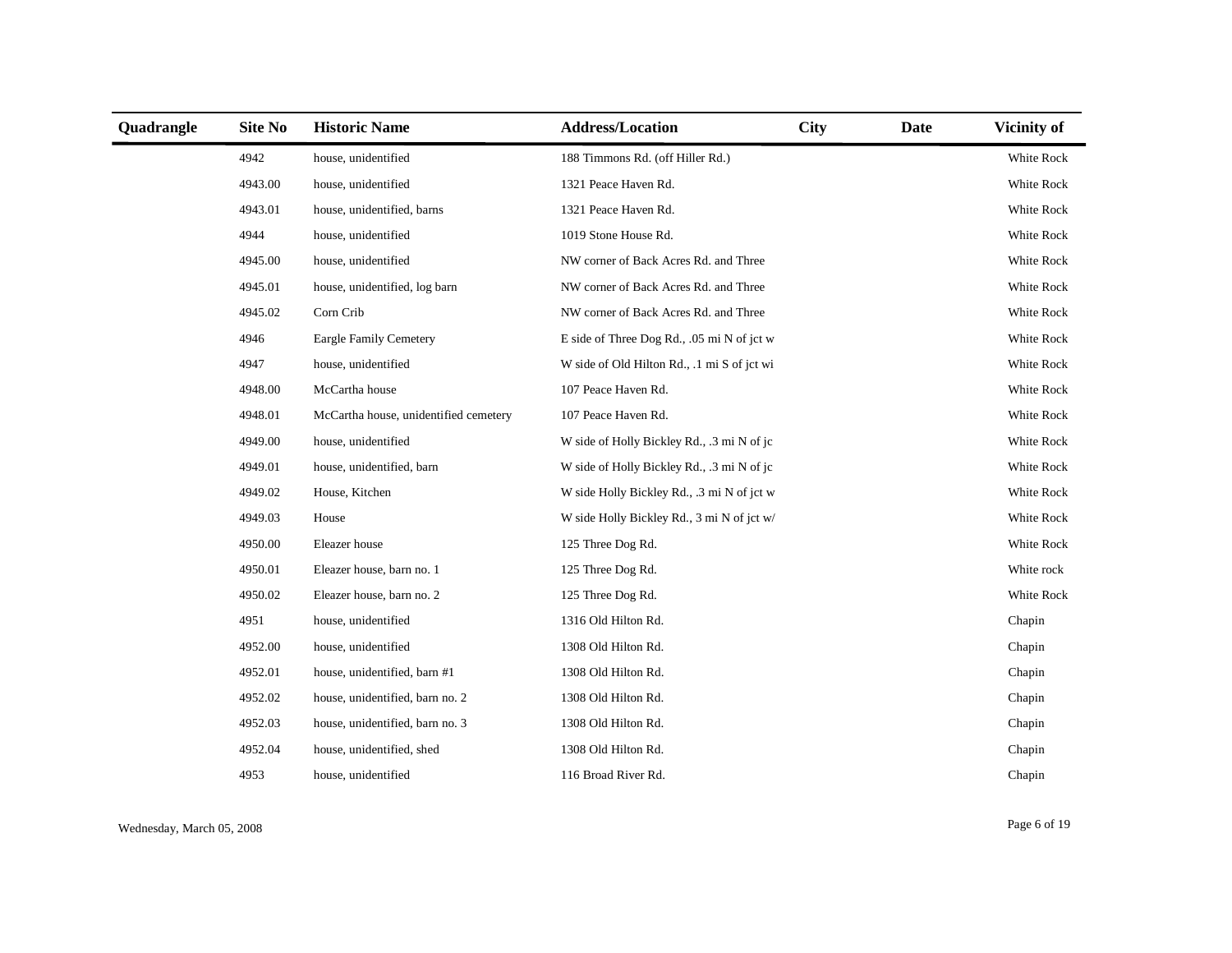| Quadrangle     | <b>Site No</b> | <b>Historic Name</b>                      | <b>Address/Location</b>                   | <b>City</b> | Date | Vicinity of |
|----------------|----------------|-------------------------------------------|-------------------------------------------|-------------|------|-------------|
|                | 4954           | house, unidentified                       | NE side of Hwy. 176, .3 miles SE of jct w | Spring Hill |      | Chapin      |
|                | 4955.00        | Eargle-Willingham House                   | 11721 Highway 176                         | Spring Hill |      | Chapin      |
|                | 4955.01        | house, unidentified, log barn             | 11721 Highway 176                         | Spring Hill |      | Chapin      |
|                | 4955.02        | house, unidentified, corn crib            | 11721 Highway 176                         | Spring Hill |      | Chapin      |
|                | 4956           | house, unidentified                       | NE corner of Pet Sites and Broad River Rd | Spring Hill |      | Chapin      |
|                | 4957           | Mt. Olivet Lutheran Church Cemetery       | SE corner of Mt. Olivet Church Rd. and B  | Spring Hill |      | Chapin      |
|                | 4958.00        | Eleazer, Johannes Steven, house           | SW side of Hwy. 176, .2 miles NW of jct   |             |      | Chapin      |
|                | 4958.01        | Eleazer, Johannes Steven, house, log barn | SW side of Hwy. 176, .2 miles NW of jct   | Spring Hill |      | Chapin      |
|                | 4959           | house, unidentified                       | 2450 Chapin Rd.                           |             |      | Chapin      |
|                | 4960           | house, unidentified                       | N side of Haltiwanger Rd, across from 756 |             |      | Chapin      |
|                | 4961.00        | house, unidentified                       | 12216 Broad River Rd.                     |             |      | Chapin      |
|                | 4961.01        | house, unidentified, outbuildings         | 12216 Broad River Rd.                     |             |      | Chapin      |
|                | 4962.00        | house, unidentified                       | End of Ralph Counts Rd.                   |             |      | Chapin      |
|                | 4962.01        | house, unidentified                       | End of Ralph Counts Rd.                   |             |      | Chapin      |
|                | 4979.00        | Sites, Pet House                          | 1311 Pet Sites Rd.                        |             |      |             |
|                | 4979.01        | Sites house, privy                        | 1311 Pet Sites Rd.                        |             |      | Chapin      |
|                | 4979.02        | Sites, Pet house, pump house              | 1311 Pet Sites Rd.                        |             |      | Chapin      |
|                | 4979.03        | Sites, Pet house, log barn                | 1311 Pet Sites Rd.                        |             |      | Chapin      |
|                | 4979.04        | Sites, Pet house, chicken house           | 1311 Pet Sites Rd.                        |             |      | Chapin      |
|                | 4993           | house, unidentified                       | 901 Mt. Vernon Church Rd.                 |             |      | Chapin      |
| Columbia North |                |                                           |                                           |             |      |             |
|                | 4790           | spring house, unidentified                | west end of Alta Vista Rd.                |             |      | Columbia    |
|                | 4837           | house, unidentified                       | 8501 Monticello Rd.                       |             |      | Columbia    |
|                | 4838           | house, unidentified                       | NW corner of Monticello Road and Frost    |             |      | Columbia    |
|                | 4839           | house, unidentified                       | 6806 Monticello Rd.                       |             |      | Columbia    |

Wednesday, March 05, 2008 Page 7 of 19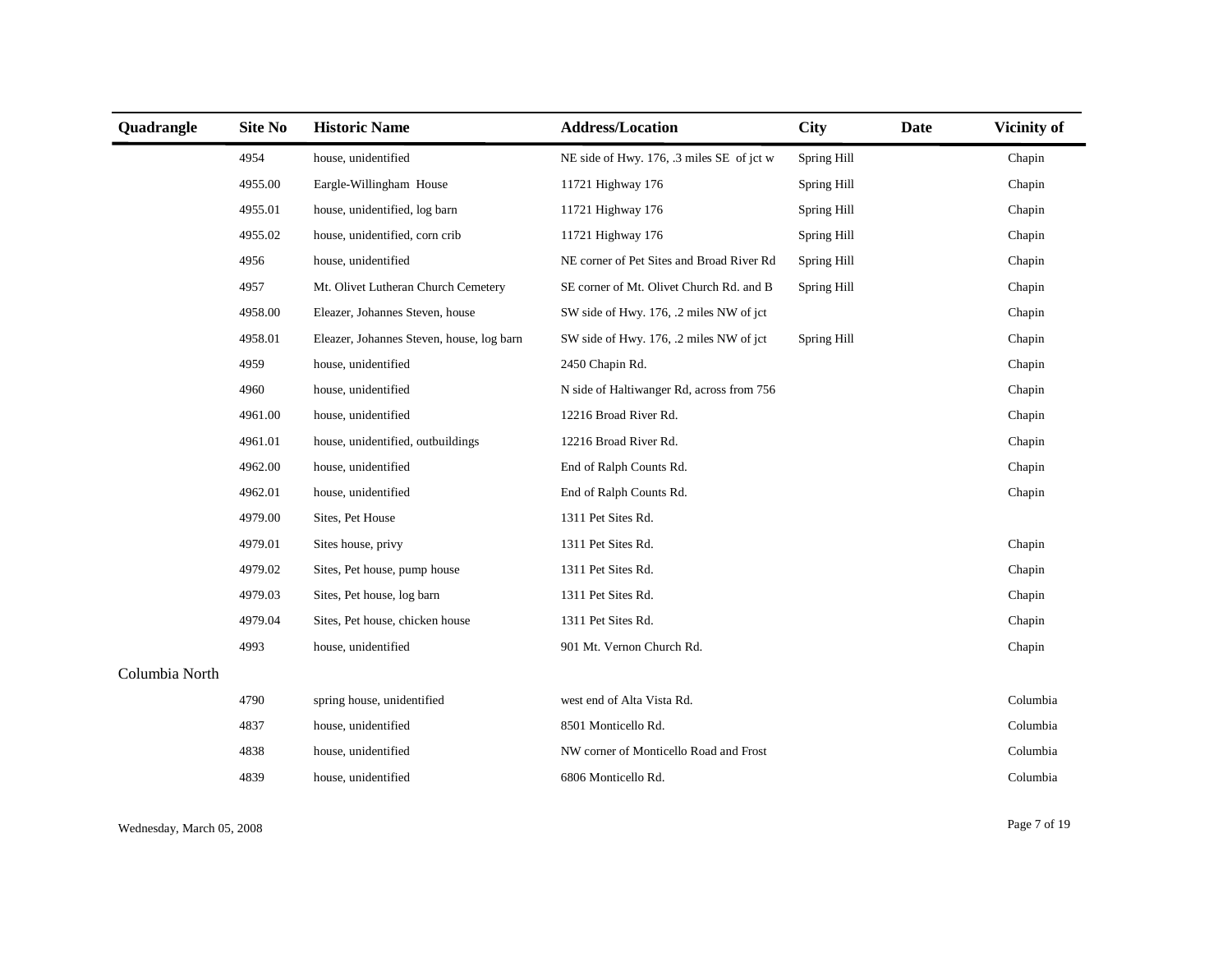| Quadrangle | <b>Site No</b> | <b>Historic Name</b>                      | <b>Address/Location</b>                     | <b>City</b> | Date | Vicinity of |
|------------|----------------|-------------------------------------------|---------------------------------------------|-------------|------|-------------|
|            | 4840           | Denny Terrace Elementary School           | 6429 Bishop Street                          |             |      | Columbia    |
|            | 4841           | <b>Trapp House</b>                        | W side of US Hwy. 321, .1 mi. N of jct wit  |             |      | Columbia    |
|            | 4842           | Denny House                               | E side of US Hwy 321, .1 mi. S of DuBard    |             |      | Columbia    |
|            | 4843.00        | Zion Chapel Missionary Baptist Church     | E side of Fairfield Road, 0.25 mi. NW of    |             |      | Columbia    |
|            | 4843.01        | Zion Chapel Missionary Baptist Church, Ce | E. side of Fairfield Road, 0.25 mi. NW of j |             |      | Columbia    |
|            | 4844           | Crane Creek Elementary School             | 7405 Fairfield Rd.                          |             |      | Columbia    |
|            | 4872           | house, unidentified                       | 6931 U.S. Hwy 321                           |             |      | Columbia    |
|            | 4994           | house, unidentified                       | 2819 U.S. Hwy 176                           |             |      | Columbia    |
|            | 4995           | house, unidentified                       | 2803 U.S. Hwy 176                           |             |      | Columbia    |
|            | 4996           | house, unidentified                       | 2801 U.S. Hwy 176                           |             |      | Columbia    |
|            | 4997           | house, unidentified                       | 3120 Broad River Rd.                        |             |      | Columbia    |
|            | 4998           | house, unidentified                       | 3201 U.S. Hwy 176                           |             |      | Columbia    |
|            | 4999           | house, unidentified                       | 3207 U.S. Hwy 176                           |             |      | Columbia    |
|            | 5000           | house, unidentified                       | 3506 Broad River Rd.                        |             |      | Columbia    |
|            | 5001           | house, unidentified                       | 4505 Broad River Rd.                        |             |      | Irmo        |
|            | 5002           | house, unidentified                       | 4403 Broad River Rd.                        |             |      | Irmo        |
|            | 5009           | Pine Grove School                         | N side Piney Woods Lane, .25 mi E of jct    |             |      | Irmo        |
|            | 5047           | The Women's Penitentiary                  | 4546 Broad River Rd.                        |             |      | Columbia    |
| Elgin      |                |                                           |                                             |             |      |             |
|            | 4762           | house, unidentified                       | 117 Spears Creek Rd.                        | Pontiac     |      | Columbia    |
|            | 4763           | house, unidentified                       | 114 Spears Creek Road                       | Pontiac     |      | Columbia    |
|            | 4764           | house, unidentified                       | S side of Hwy 1, .1 mi E of jct with Spears | Pontiac     |      | Columbia    |
|            | 4765.00        | Monroe's Poultry Farm House               | 1?72 U.S. Hwy. 1                            |             |      | Elgin       |
|            | 4765.01        | Monroe's Poultry Farm, chicken houses     | 1?72 U.S. Hwy. 1                            |             |      | Elgin       |
|            | 4766           | Green's Pottery                           | U.S. Hwy. 1 at Richland-Kershaw County      |             |      | Elgin       |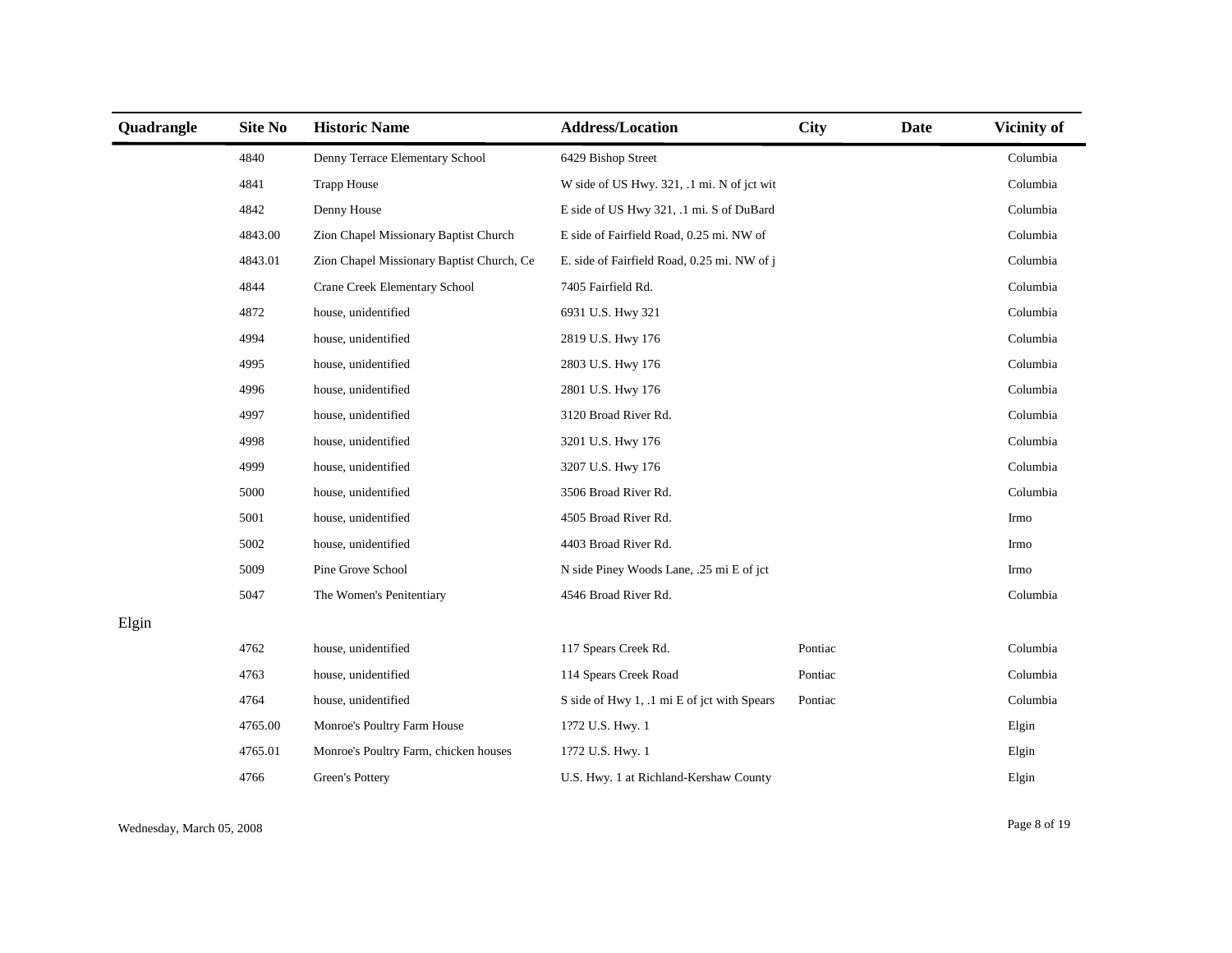| Quadrangle        | <b>Site No</b> | <b>Historic Name</b>                    | <b>Address/Location</b>                     | <b>City</b> | <b>Date</b> | Vicinity of |
|-------------------|----------------|-----------------------------------------|---------------------------------------------|-------------|-------------|-------------|
|                   | 4767           | house, unidentified                     | S corner of Old Two Notch Rd. and Book      |             |             | Elgin       |
|                   | 4768           | house, unidentified                     | 410 Kelly Mill Rd.                          |             |             | Elgin       |
|                   | 4769           | house, unidentified                     | 1315 Langford Rd                            |             |             | Pontiac     |
|                   | 4770           | house, unidentified                     | 1070 Mickle Rd.                             |             |             | Elgin       |
|                   | 4771           | house, unidentified                     | 1021 Mickle Rd.                             |             |             | Elgin       |
|                   | 4772           | Stockman, Earl, house                   | NW side of Heines Rd, at jct with Richlan   |             |             | Elgin       |
|                   | 4773           | Kelly house I                           | 104 Kelly Circle                            |             |             | Elgin       |
|                   | 4774           | Kelly house II                          | 112 Kelly Circle                            |             |             | Elgin       |
|                   | 4775           | Kelly house III                         | 105 Elgin Road                              |             |             | Elgin       |
|                   | 4776.00        | Kelly house IV                          | S corner of Kelly Circle and Elgin Rd.      |             |             | Elgin       |
|                   | 4776.01        | Kelly house IV, barns                   | S corner of Kelly Circle and Elgin Rd.      |             |             | Elgin       |
|                   | 4776.02        | Kelly house IV, barn                    | S corner of Kelly Circle and Elgin Rd.      |             |             | Elgin       |
|                   | 4776.03        | Kelly house IV, outbuilding             | S corner of Kelly Circle and Elgin Rd.      |             |             | Elgin       |
|                   | 4777           | house, unidentified                     | 701 Smyrna Church Rd.                       |             |             | Elgin       |
|                   | 4778           | house, unidentified                     | 204 Elgin Rd.                               |             |             | Elgin       |
|                   | 4779           | house, unidentified                     | 1523 Miles Rd.                              |             |             | Elgin       |
|                   | 4780.00        | house, unidentified                     | 635 Smyrna Church Rd.                       |             |             | Elgin       |
|                   | 4780.01        | house, inidentified, store              | 635 Smyrna Church Rd.                       |             |             | Elgin       |
| Ft. Jackson North |                |                                         |                                             |             |             |             |
|                   | 4757           | Tourist Cabin                           | 3509 Pervcival Road (at rear of Lakewood    |             |             | Columbia    |
|                   | 4758           | house, unidentified                     | N corner of Alpine and Old Percival roads   |             |             | Columbia    |
|                   | 4759           | cemetery, unidentified                  | .05 miles N of Polo Rd., .5 mi E of jct wit |             |             | Columbia    |
|                   | 4760           | Sesquicentennial State Park             | 9564 Two North Rd                           |             |             | Columbia    |
|                   | 4761.00        | Sesquicentennial State Park             | 9564 Two Notch Road                         |             |             | Columbia    |
|                   | 4761.01        | Sesquicentennial State Park, bath house | 9564 Two Notch Rd.                          |             |             | Columbia    |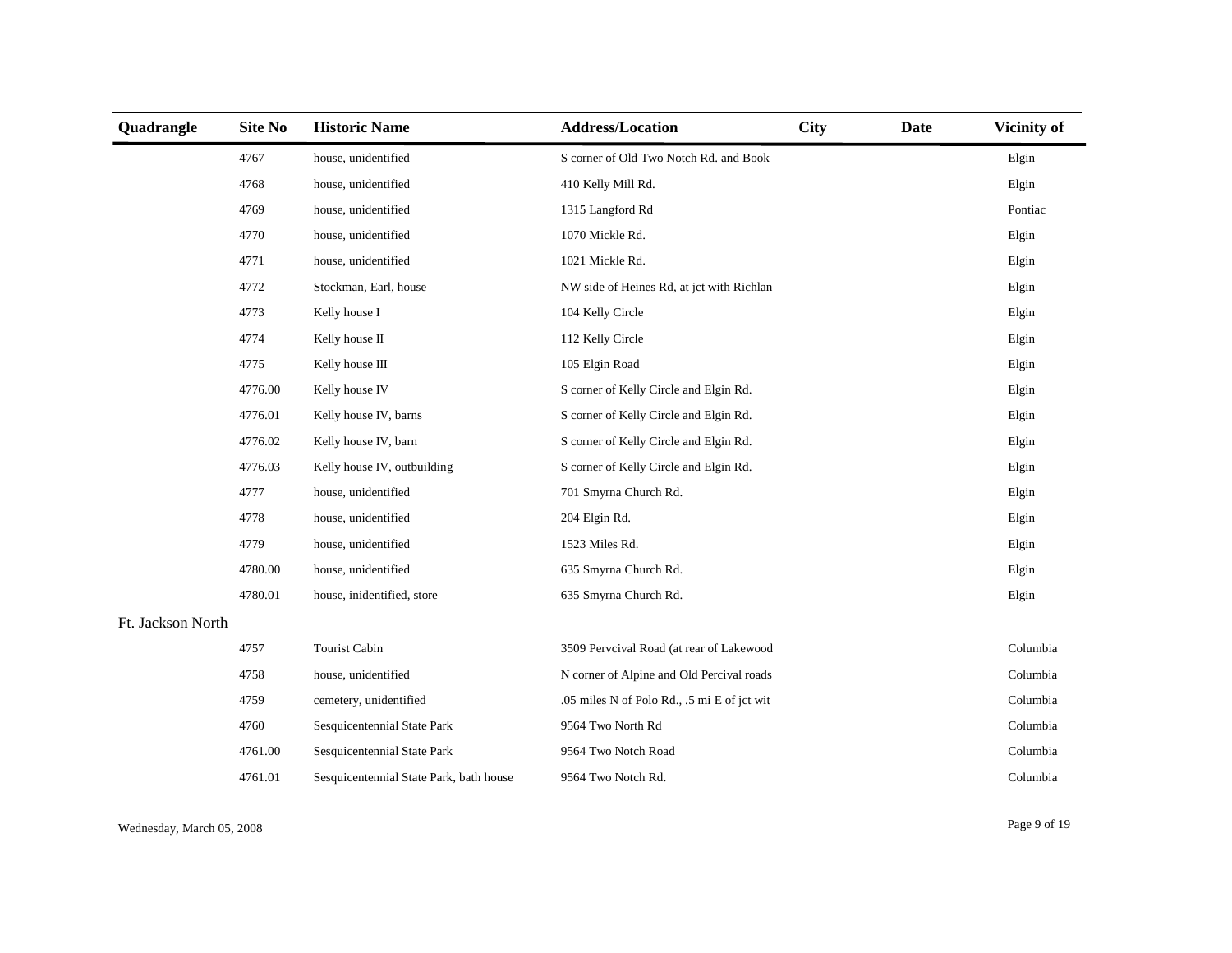| Quadrangle | <b>Site No</b> | <b>Historic Name</b>                    | <b>Address/Location</b>                     | <b>City</b> | <b>Date</b> | <b>Vicinity of</b> |
|------------|----------------|-----------------------------------------|---------------------------------------------|-------------|-------------|--------------------|
|            | 4761.02        | Sesquicentennial Picnic Shelter         | 9564 Two Notch Rd.                          |             |             | Columbia           |
|            | 4761.03        | Sesquicentennial Pond                   | 9564 Two Notch Rd.                          |             |             | Columbia           |
|            | 4761.04        | Sesquicentennial St. Park, dam          | 9564 Two Notch Rd.                          |             |             | Columbia           |
|            | 4761.05        | Sesquicentennial State Park, fire tower | 9564 Two Notch Rd.                          |             |             | Columbia           |
|            | 4781.00        | Anna Boyd School Neighborhood           | W side of state hwy 555, N of Crafts-Farro  |             |             | Columbia           |
|            | 4781.01        | house, unidentified                     | Terry Drive                                 |             |             | Columbia           |
|            | 4781.02        | Community Church of God                 | Anna Boyd School Neighborhood               |             |             | Columbia           |
|            | 4781.03        | house, unidentified                     | 8037 Brookmont Lane                         |             |             | Columbia           |
|            | 4781.04        | house, unidentified                     | 8052 Brookmont Lane                         |             |             | Columbia           |
|            | 4782           | schools, unidentified                   | 19 Beckman Rd.                              |             |             | Columbia           |
|            | 4783           | house, unidentified                     | N end of paved lane, W of Farrow Rd., nea   |             |             | Columbia           |
|            | 4784           | house, unidentified                     | 7601 US Hwy. 21                             |             |             | Columbia           |
|            | 4785           | house, unidentified                     | 7949 US Hwy. 21                             |             |             | Columbia           |
|            | 4786           | house, unidentified                     | E side of US Hwy. 21, .05 N of jct with N   |             |             | Columbia           |
|            | 4787           | warehouse, unidentified                 | 8808 US Hwy 21 (Wilson Blvd.)               |             |             | Columbia           |
|            | 4788           | house, unidentified                     | 9001 US Hwy 21 (Wilson Blvd.)               |             |             | Columbia           |
|            | 4789           | house, unidentified                     | N side of Boylston Rd, .15 mi. E of jct wit |             |             | Columbia           |
|            | 4791           | house, unidentified                     | 2903 Wilson Blvd. (U.S. Hwy. 21)            |             |             | Columbia           |
|            | 4792           | house, unidentified                     | 9153 Wilson Blvd. (U.S. Hwy. 21)            |             |             | Columbia           |
|            | 4793           | house, unidentified                     | West side of Wilson Blvd. (U.S. Hwy. 21),   |             |             | Columbia           |
|            | 4794           | Sands, James, house                     | 244 Ida Lane                                |             |             | Columbia           |
|            | 4795           | house, unidentified                     | 261 Rabon Rd.                               |             |             | Columbia           |
|            | 4796.00        | house, unidentified                     | 316 Rabon Rd.                               |             |             | Columbia           |
|            | 4796.01        | house, unidentified, garage apartment   | 346 Rabon Rd.                               |             |             | Columbia           |
|            | 4797           | house, unidentified                     | 747 Ross Rd.                                |             |             | Columbia           |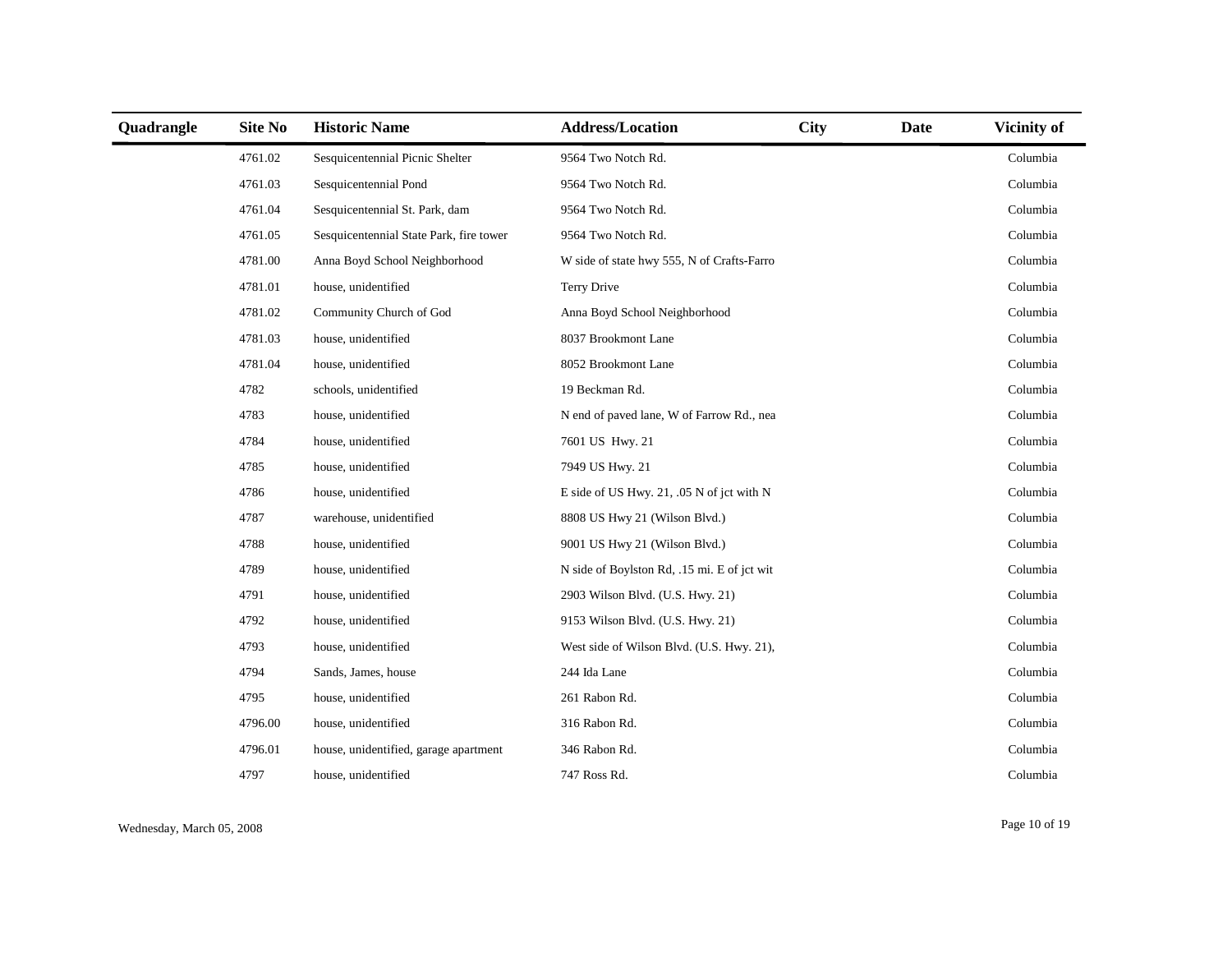| Quadrangle | Site No | <b>Historic Name</b>                        | <b>Address/Location</b>                   | <b>City</b> | Date | <b>Vicinity of</b> |
|------------|---------|---------------------------------------------|-------------------------------------------|-------------|------|--------------------|
|            | 4798    | school, unidentified                        | behind 104 Sloan Rd.                      |             |      | Columbia           |
|            | 4799    | Scullion house                              | 201 South Lake Rd.                        |             |      | Columbia           |
|            | 5064    | commercial building, unidentified           | SE side of Old Legrand Rd., .05 mi. NE of |             |      | Columbia           |
|            | 5440.00 | State Tuberculosis Sanatorium               | 8500 Farrow Road                          |             |      | Columbia           |
|            | 5440.01 | State Tuberculosis Sanatorium, Female Negr  | 8500 Farrow Road                          |             |      | Columbia           |
|            | 5440.02 | State Tuberculosis Sanatorium, Battle Chape | 8500 Farrow Road                          |             |      | Columbia           |
|            | 5440.03 | State Tuberculosis Sanatorium, Palmetto Di  | 8500 Farrow Road                          |             |      | Columbia           |
|            | 5440.04 | State Tuberculosis Sanatorium, Greenhouse   | 8500 Farrow Road                          |             |      | Columbia           |
|            | 5440.05 | State Tuberculosis Sanatorium, Community    | 8500 Farrow Road                          |             |      | Columbia           |
|            | 5440.06 | State Tuberculosis Sanatorium, Building 3   | 8500 Farrow Road                          |             |      | Columbia           |
|            | 5440.07 | State Tuberculosis Sanatorium, Building 4   | 8500 Farrow Road                          |             |      | Columbia           |
|            | 5440.08 | State Tuberculosis Sanatorium, Power Hous   | 8500 Farrow Road                          |             |      | Columbia           |
|            | 5440.09 | State TuberculosisSanatorium, Admin. Bldg   | 8500 Farrow Road                          |             |      | Columbia           |
|            | 5440.10 | State Tuberculosis Sanatorium, Cottage 1    | 8500 Farrow Road                          |             |      | Columbia           |
|            | 5440.11 | State Tuberculosis Sanatorium, Cottage 2    | 8500 Farrow Road                          |             |      | Columbia           |
|            | 5440.12 | State Tuberculosis Sanatorium, Cottage 3    | 8500 Farrow Road                          |             |      | Columbia           |
|            | 5440.13 | State Tuberculosis Sanatorium, Office       | 8500 Farrow Road                          |             |      | Columbia           |
|            | 5440.14 | State Tuberculosis Sanatorium, PWA Buildi   | 8500 Farrow Road                          |             |      | Columbia           |
|            | 5440.15 | State Tuberculosis Sanatorium, Building 5   | 8500 Farrow Road                          |             |      | Columbia           |
|            | 5440.16 | State Tuberculosis Sanatorium, Building 6   | 8500 Farrow Road                          |             |      | Columbia           |
|            | 5440.17 | State Tuberculosis Sanatorium, Cottage 4    | 8500 Farrow Road                          |             |      | Columbia           |
| Irmo       |         |                                             |                                           |             |      |                    |
|            | 243-473 | Koon, John Jacob Calhoun, farmstead         | 10355 Broad River Rd.                     |             |      | Ballentine         |
|            | 4963    | house, unidentified                         | 1017 A.J. Amick Road                      |             |      | Ballentine         |
|            | 4964    | house, unidentified                         | 1008 Jones Rd.                            |             |      | Ballentine         |

Wednesday, March 05, 2008 Page 11 of 19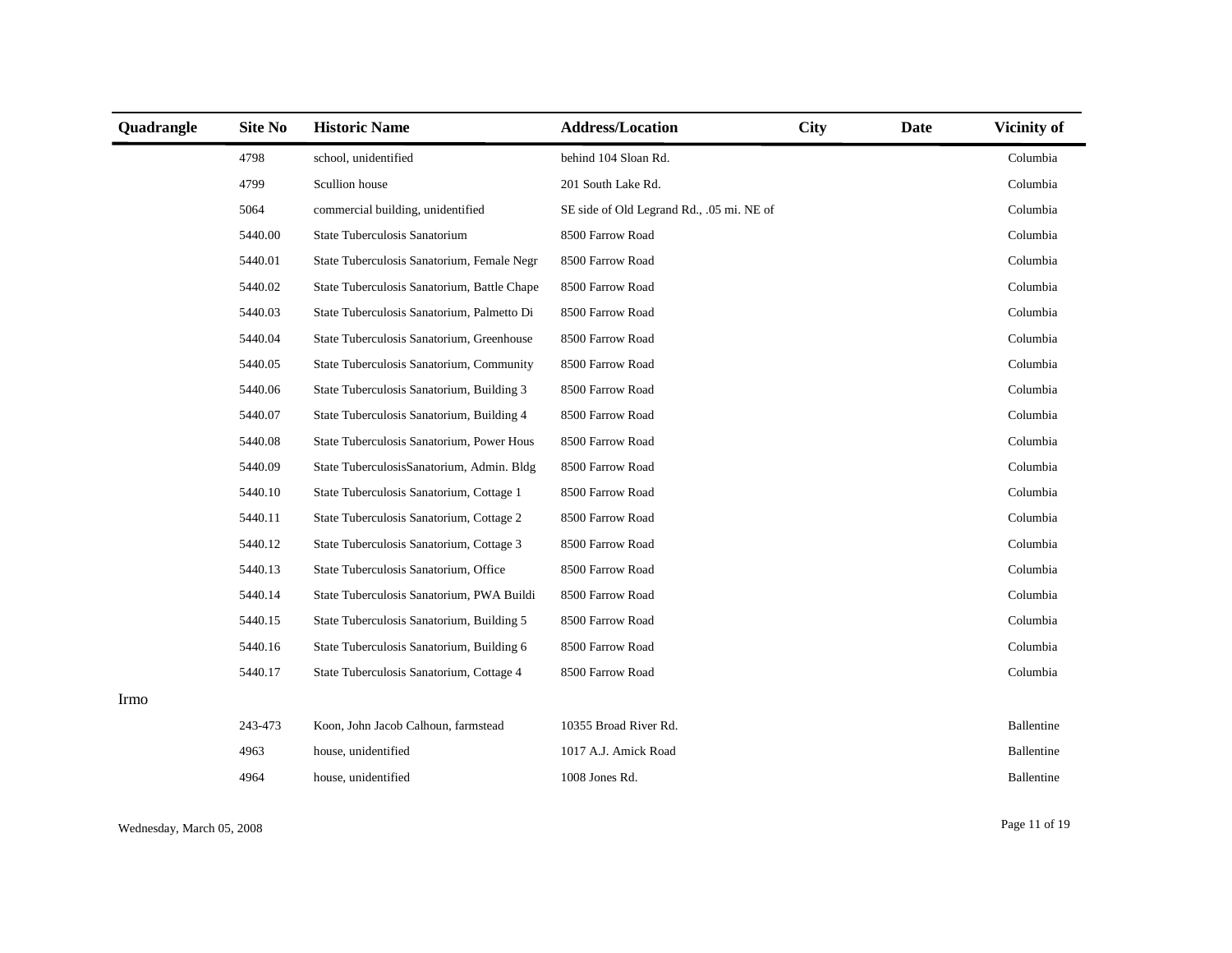| Quadrangle | Site No | <b>Historic Name</b>                    | <b>Address/Location</b>                   | <b>City</b> | <b>Date</b> | <b>Vicinity of</b> |
|------------|---------|-----------------------------------------|-------------------------------------------|-------------|-------------|--------------------|
|            | 4969    | house, unidentified                     | S side US 76, just eat of Marina Rd.      | Ballentine  |             |                    |
|            | 4970    | Salem United Methodist Church           | 1321 Salem Church Rd.                     |             |             | Ballentine         |
|            | 4971    | house, unidentified                     | end of Bauknight Rd.                      |             |             | Ballentine         |
|            | 5003    | house, unidentified                     | 7200 Broad River Rd.                      |             |             | Irmo               |
|            | 5004    | house, unidentified                     | 1364 Lykes Lane                           |             |             | Irmo               |
|            | 5005    | St. Paul AME Church                     | 835 Kennerly Rd.                          |             |             | Irmo               |
|            | 5006    | house, unidentified                     | 1556 Kennerly Rd.                         |             |             | Irmo               |
|            | 5007    | <b>Bookman House</b>                    | SW side of Kennerly Rd., .1 mi NW of Sw   |             |             | Irmo               |
|            | 5008.00 | fire tower, unidentified                | SE side Fire tower Rd., .1 mi from Wester |             |             | Irmo               |
|            | 5008.01 | fire tower, unidentified, keepers house | SE side Fire tower Rd., .1 mi from Wester |             |             | Irmo               |
|            | 5008.02 | fire tower, unidentified, shed          | SE side Fire tower Rd., .1 mi from Wester |             |             | Irmo               |
|            | 5010    | house, unidentified                     | 811 Piney Grove Rd.                       |             |             | Irmo               |
|            | 5011    | house, unidentified                     | 8001 Broad River Rd.                      |             |             | Irmo               |
|            | 5012    | Bethlehem Lutheran Church               | 10000 Broad River Rd.                     |             |             | Irmo               |
|            | 5013    | house, unidentified                     | 1028 James Ballentine Rd.                 |             |             | Irmo               |
|            | 5014    | Ballentine, Milford Store               | 1000 Dutch Fork Rd.                       | Dutch Fork  |             | Irmo               |
|            | 5015    | Ballentine, Milford, house              | S side of jct of U.S. Hwys 76 and 176     | Dutch Fork  |             | Irmo               |
|            | 5016    | house, unidentified                     | 1011 Dutch Fork Rd.                       |             |             | Ballentine         |
|            | 5017    | Monts-Meetze house                      | 3001 S.C. Hwy 6                           |             |             | Ballentine         |
|            | 5018    | house, unidentified                     | 1412 Farming Creek Rd.                    |             |             | Ballentine         |
|            | 5019    | Meetze, Ernest, house                   | 1309 Farming Creek Rd.                    |             |             | Ballentine         |
|            | 5044.00 | Meetze, Fletcher, house                 | 1112 Farming Creek Rd.                    |             |             | Irmo               |
|            | 5044.01 | Meetze, Fletcher, house, shoe shop      | 1112 Farming Creek Rd.                    |             |             | Irmo               |
|            | 5044.02 | Meetze, Fletcher, house, potato house   | 1112 Farming Creek Rd.                    |             |             | Irmo               |
|            | 5044.03 | Meetze, Fletcher, house, log house      | 1112 Farming Creek Rd.                    |             |             | Irmo               |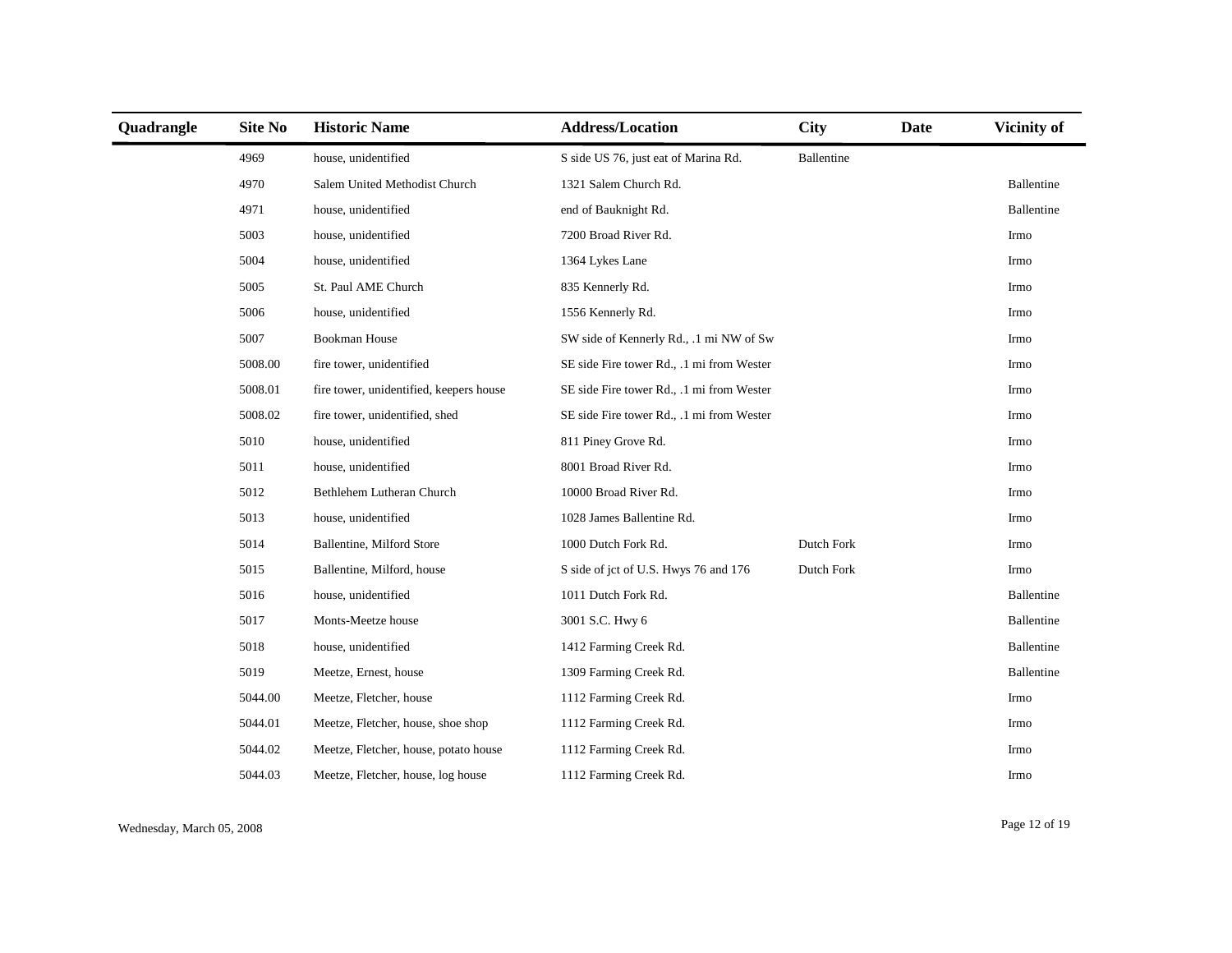| Quadrangle                | <b>Site No</b> | <b>Historic Name</b>                      | <b>Address/Location</b>                    | <b>City</b> | Date | Vicinity of |
|---------------------------|----------------|-------------------------------------------|--------------------------------------------|-------------|------|-------------|
|                           | 5044.04        | Meetze, Fletcher, house, corn house       | 1112 Farming Creek Rd.                     |             |      | Irmo        |
|                           | 5044.05        | Meetze, Fletcher, house, tack storage     | 1112 Farming Creek Rd.                     |             |      | Irmo        |
|                           | 5044.06        | Meetze, Fletcher, house, cow shed         | 1112 Farming Creek Rd.                     |             |      | Irmo        |
| $\operatorname*{lrmo}$ NE |                |                                           |                                            |             |      |             |
|                           | 4836           | Collins house                             | 2333 Heyward Brockington Rd.               |             |      | Columbia    |
|                           | 4845.00        | house, unidentified                       | 1144 Owens Rd.                             |             |      | Columbia    |
|                           | 4845.01        | house, unidentified, house no. 1          | 1144 Owens Rd.                             |             |      | Columbia    |
|                           | 4846           | Slich Family Cemetery                     | W. side of Owens Rd., .3 miles from jct wi |             |      | Columbia    |
|                           | 4847           | house, unidentified                       | 7881 U.S. Hwy 321                          |             |      | Columbia    |
|                           | 4848           | Fetner's Store                            | 7989 U.S. Hwy 321                          |             |      | Columbia    |
|                           | 4849.00        | Lever, Anna house                         | 743 Camp Ground Rd.                        |             |      | Columbia    |
|                           | 4849.01        | Lever, Anna house, barn                   | 743 Camp Ground Rd.                        |             |      | Columbia    |
|                           | 4850.00        | Mt. Pleasant United Methodist Church      | 736 Camp Ground Rd.                        |             |      | Columbia    |
|                           | 4850.01        | Mt. Pleasant United Methodist Church, cem | 736 Camp Ground Rd.                        |             |      | Columbia    |
|                           | 4851.00        | Ross-Lever House                          | 133 Camp Ground Rd.                        |             |      | Columbia    |
|                           | 4851.01        | Ross-Lever House, outbuildings            | 133 Camp Ground Rd.                        |             |      | Columbia    |
|                           | 4852           | Havrid Kitchen and Outbuildings           | 1322 Friendly Woods Rd.                    |             |      | Columbia    |
|                           | 4853           | Price house                               | 1138 Friendly Woods Rd.                    |             |      | Columbia    |
|                           | 4854           | house, unidentified                       | 603 Swygert Rd.                            |             |      | Columbia    |
|                           | 4855           | St. Andrews Lutheran Church               | S side of Blythewood Rd., .2 mi E of jct w |             |      | Blythewood  |
|                           | 4856.00        | Abney house                               | 1428 Blythewood Rd.                        |             |      | Blythewood  |
|                           | 4856.01        | Abney house, barn                         | 1428 Blythewood Rd.                        |             |      | Blythewood  |
|                           | 4856.02        | Abney house, outbuildings                 | 1428 Blythewood Rd.                        |             |      | Blythewood  |
|                           | 4856.03        | Abney house, milk processing house        | 1428 Blythewood Rd.                        |             |      | Blythewood  |
|                           | 4856.04        | Abney house, milking parlor and shed      | 1428 Blythewood Rd.                        |             |      | Blythewood  |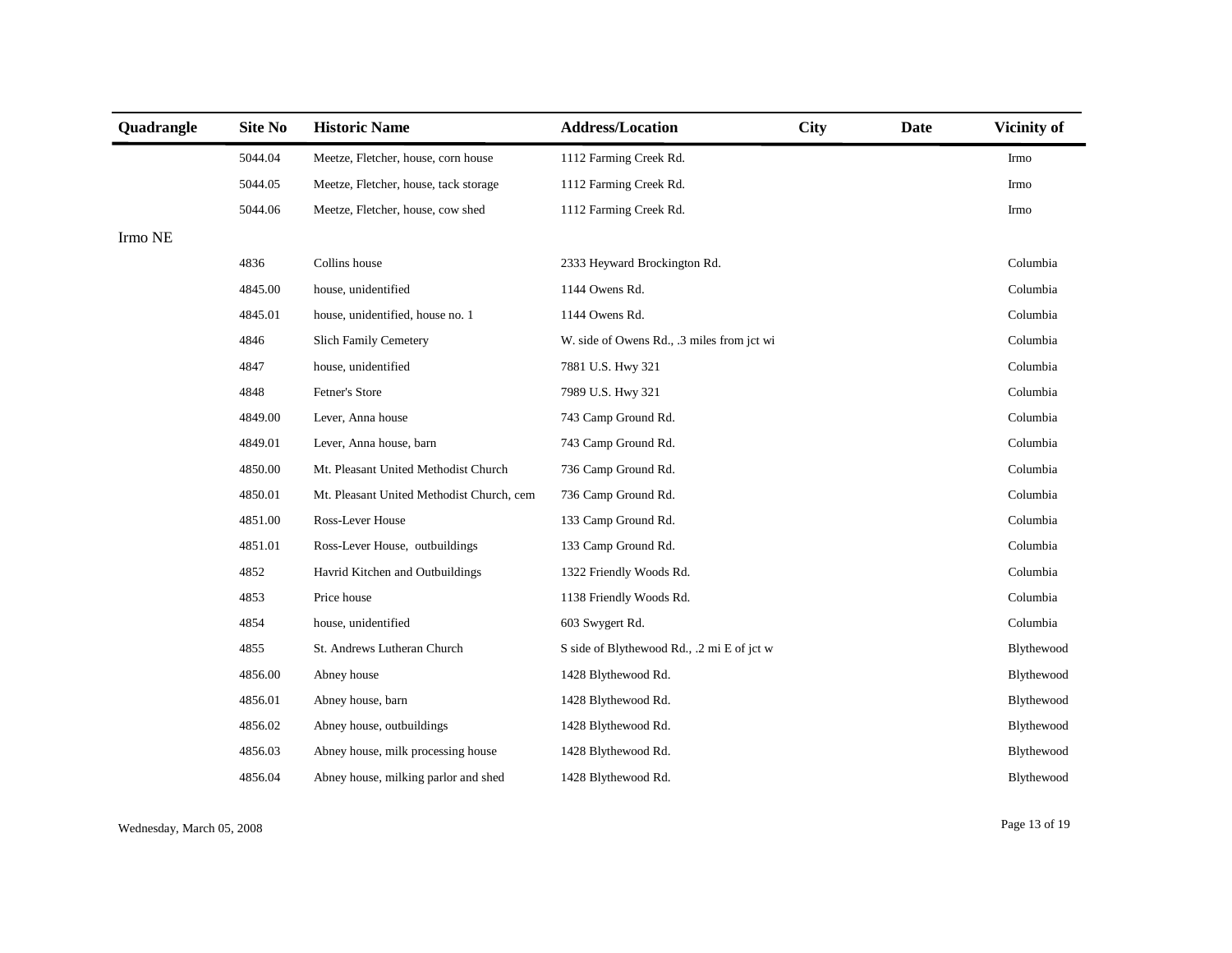| Quadrangle | <b>Site No</b> | <b>Historic Name</b>                      | <b>Address/Location</b>                     | <b>City</b> | Date | Vicinity of |
|------------|----------------|-------------------------------------------|---------------------------------------------|-------------|------|-------------|
|            | 4857           | house, unidentified                       | 1632 Blythewood Rd.                         |             |      | Blythewood  |
|            | 4858           | Mt. Zion Baptist Church                   | 1025 Abney Hill Rd.                         |             |      | Blythewood  |
|            | 4859           | house, unidentified                       | 1232 Blythewood Rd.                         |             |      | Blythewood  |
|            | 4860.00        | <b>Ballentine</b> house                   | 1239 Blythewood Rd.                         |             |      | Blythewood  |
|            | 4860.01        | Ballentine house, outbuilding             | 1239 Blythewood Rd.                         |             |      | Blythewood  |
|            | 4861           | house, unidentified                       | SW side of Fulmer Rd., .1 mi SE of jct wit  |             |      | Blythewood  |
|            | 4862           | house, unidentified                       | NW side of Blythewood Rd., .3 mi NE of j    |             |      | Blythewood  |
|            | 4863.00        | Hagood-Muller house                       | 1948 Muller Rd.                             |             |      | Blythewood  |
|            | 4863.01        | Hagood-Muller house, store                | 1948 Muller Rd.                             |             |      | Blythewood  |
|            | 4863.02        | Hagood-Muller house, barn                 | 1948 Muller Rd.                             |             |      | Blythewood  |
|            | 4864           | Hagood house                              | 1235 Muller Rd.                             |             |      | Blythewood  |
|            | 4865           | house, unidentified                       | NW corner of Muller Rd. and Pine Grove      |             |      | Blythewood  |
|            | 4866           | house, unidentified                       | E side of Pine Grove Road, .6 mi N of jct   |             |      | Blythewood  |
|            | 4867           | house, unidentified                       | 1504 Loner Rd.                              |             |      | Blythewood  |
|            | 4868           | house, unidentified                       | 1133 Andrew Jackson Rd.                     |             |      | Blythewood  |
|            | 4869.00        | Ballentine, Andrew House                  | W side of jct of Winnisboro Rd, Holly Gro   |             |      | Blythewood  |
|            | 4869.01        | Ballentine, Andrew House, 19th century ho | W side of jct of Winnsboro Rd, Holly Gro    |             |      | Blythewood  |
|            | 4869.02        | Ballentine, Andrew House, outbuildings    | W side of jct of Winnsboro Rd, Holly Gro    |             |      | Blythewood  |
|            | 4870           | Beulah United Methodist Church            | 8564 Winnsboro Rd. (U.S. Hwy 321)           |             |      | Blythewood  |
|            | 4871           | house, unidentified                       | 1085 Ballentine Rd.                         |             |      | Blythewood  |
|            | 4873           | house, unidentified                       | 8032 U.S. Hwy 321                           |             |      | Columbia    |
|            | 4874           | Eargle house I                            | 8381 U.S. Hwy 321                           |             |      | Blythewood  |
|            | 4875           | house, unidentified                       | 8402 U.S. Hwy 321                           |             |      | Blythewood  |
|            | 4876           | Eargle house II                           | 8452 U.S. Hwy 321                           |             |      | Blythewood  |
|            | 4877           | house, unidentified                       | E side of Frick Rd., .2 mi S of jct with Mu |             |      | Blythewood  |

Wednesday, March 05, 2008 Page 14 of 19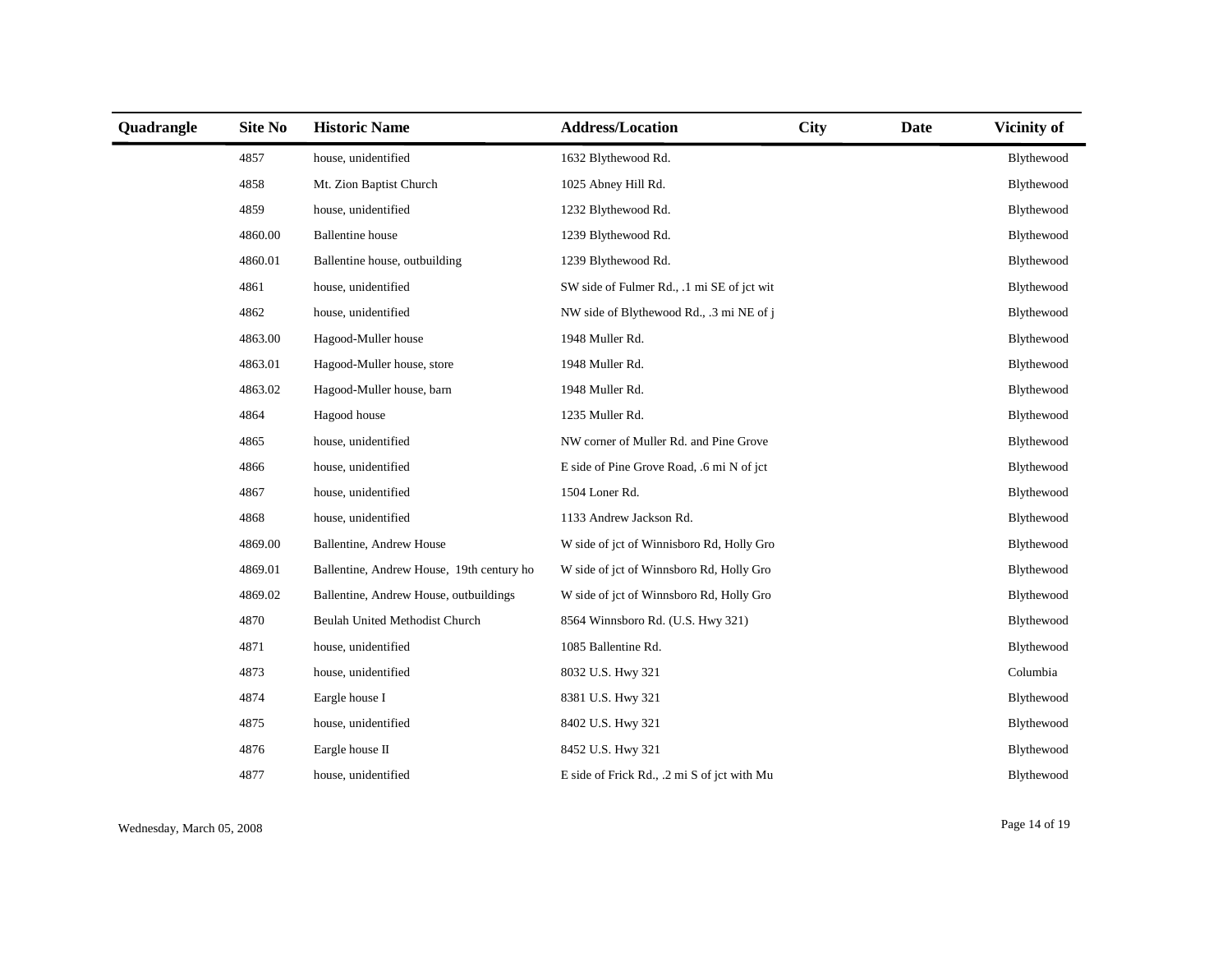| Quadrangle | Site No | <b>Historic Name</b>                   | <b>Address/Location</b>                    | <b>City</b>      | <b>Date</b> | Vicinity of      |
|------------|---------|----------------------------------------|--------------------------------------------|------------------|-------------|------------------|
|            | 4878    | house, unidentified                    | 2801 Wildflower Rd.                        | Cedar Creek Area |             | Blythewood       |
|            | 4879.00 | <b>Ballentine</b> house                | 2713 Wildflower Rd.                        |                  |             | Blythewood       |
|            | 4879.01 | Ballentine House, shed                 | 2713 Wildflower Rd.                        |                  |             | Blythewood       |
|            | 4879.02 | Ballentine House, pie cooking shed     | 2713 Wildflower Rd.                        |                  |             | Blythewood       |
|            | 4879.03 | Ballentine House, smokehouse           | 2713 Wildflower Rd.                        |                  |             | Blythewood       |
|            | 4879.04 | Ballentine House, cotton shed          | 2713 Wildflower Rd.                        |                  |             | Blythewood       |
|            | 4879.05 | Ballentine House, barn                 | 2713 Wildflower Rd.                        |                  |             | Blythewood       |
|            | 4880    | house, unidentified                    | 1832 Wildflower Rd.                        | Cedar Creek Area |             | Blythewood       |
|            | 4881.00 | Cedar Creek Methodist Church           | 1209 Cedar Creek Rd.                       | Cedar Creek Area |             | Blythewood       |
|            | 4881.01 | Cedar Creek Methodist Church, cemetery | 1209 Cedar Creek Rd.                       | Cedar Creek Area |             | Blythewood       |
|            | 4882    | Little Cedar Creek Bridge              | on Cedar Creek Rd., .1 mi W of jct with B  | Cedar Creek Area |             | Blythewood       |
|            | 4883    | Cedar Creek Bridge                     | on Cedar Creek Rd., .1 E of jct with Blum  | Cedar Creek Area |             | Blythewood       |
|            | 4884    | house, unidentified                    | 1660 Sherrill-Lever Rd.                    |                  |             | Blythewood       |
|            | 4885    | <b>Graddick House</b>                  | 213 Graddick Rd.                           |                  |             | Blythewood       |
|            | 4886    | house, unidentified                    | 1578 Sherril-Lever Rd.                     |                  |             |                  |
|            | 4887    | (Former) school                        | W side of Holly Grove Rd., .05 mi N of jct |                  |             | Columbia         |
|            | 4888    | house, unidentified                    | 8497 U.S. Hwy 321                          |                  |             |                  |
|            | 4889    | Eargle house III                       | N. side of Cedar Creek Rd., .6 mi E of jct |                  |             | Blythewood       |
|            | 4890    | Eargle house IV                        | 1100 Cardinal Rd.                          |                  |             |                  |
|            | 4891    | ruinous house, unidentified            | N. side Cardinal Rd., .6 mi NE of jct with |                  |             |                  |
|            | 4892    | Oak Grove United Methodist Church      | N side of jct of Cedar Creek and Kinsler R |                  |             | Cedar Creek Area |
|            | 4893.00 | DuBard house                           | 2101 Cedar Creek Rd.                       |                  |             | Cedar Creek      |
|            | 4893.01 | DuBard house, Barn                     | 2101 Cedar Creek Rd.                       |                  |             | Cedar Creek      |
|            | 4893.02 | DuBard house, Grainery                 | 2101 Cedar Creek Rd.                       |                  |             | Cedar Creek      |
|            | 4893.03 | DuBard house, Cannery                  | 2101 Cedar Creek Rd.                       |                  |             | Cedar Creek      |

Wednesday, March 05, 2008 Page 15 of 19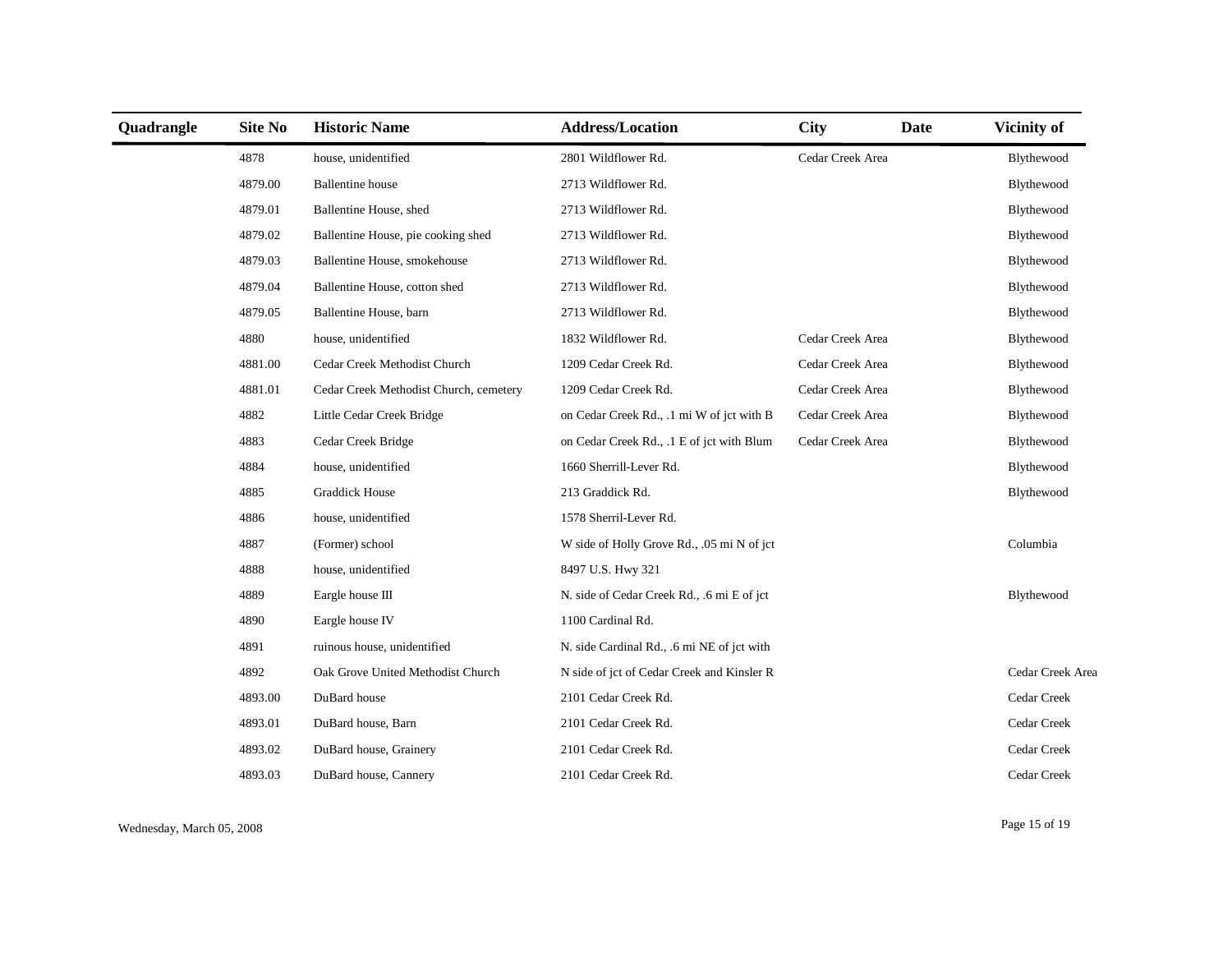| Quadrangle       | <b>Site No</b> | <b>Historic Name</b>                        | <b>Address/Location</b>                     | <b>City</b> | Date | <b>Vicinity of</b> |
|------------------|----------------|---------------------------------------------|---------------------------------------------|-------------|------|--------------------|
|                  | 4893.04        | DuBard house, outbuildings                  | 2101 Cedar Creek Rd.                        |             |      | Cedar Creek        |
|                  | 4895           | Lever Outbuildings                          | behind house at S side of fork of Kinsler a |             |      | Cedar Creek        |
|                  | 4896           | Smith, Stephen Jr., house                   | W end (beyond gate) of Lever Rd., .9 mi fr  |             |      | Cedar Creek        |
|                  | 4897.00        | Graddick-Douglas house                      | 153 Daffodil Rd.                            |             |      | Cedar Creek        |
|                  | 4897.01        | Graddick-Douglas house, outbuilding         | 153 Daffodil Rd.                            |             |      | Cedar Creek        |
|                  | 4901           | house, unidentified                         | 9360 Monticello Rd.                         |             |      | Columbia           |
| Lake Murray East |                |                                             |                                             |             |      |                    |
|                  | 4929           | house, unidentified                         | 143 Captain Lowman Rd.                      |             |      | White Rock         |
|                  | 4930           | house, unidentified                         | 170 Captain Lowman Rd.                      |             |      | White Rock         |
|                  | 4931           | house, unidentified                         | 161 Captain Lowman Rd.                      |             |      | White Rock         |
|                  | 4932           | house, unidentified                         | 176 Captain Lowman Rd.                      |             |      | White Rock         |
|                  | 4933           | house, unidentified                         | 174 Captain Lowman Rd.                      |             |      | White Rock         |
|                  | 4934           | Lowman Cemetery                             | SE corner of Summer Haven and Johnson       |             |      | White Rock         |
|                  | 4935           | house, unidentified                         | 2308 Johnson Marina Rd.                     |             |      | White Rock         |
|                  | 4936           | house, unidentified                         | 124 Riddle Landing Lane (end of Riddle L    |             |      | White Rock         |
|                  | 4937           | house, unidentified                         | 1924 Johnson Marina Rd.                     |             |      | White Rock         |
|                  | 4965           | house, unidentified                         | 77 Saratoga Rd.                             |             |      | Ballentine         |
|                  | 4966           | house, unidentified                         | 1952 Marina Rd.                             |             |      | Ballentine         |
|                  | 4967           | house, unidentified                         | End of Pebble Shore Rd.                     |             |      | Ballentine         |
|                  | 4968           | house, unidentified                         | 112 Pebble Shore Rd.                        |             |      | Ballentine         |
| Leesburg         |                |                                             |                                             |             |      |                    |
|                  | 4750           | Progressive Church of Our Lord Jesus Christ | 2549 North Boundary Road (State Hwy. 2      |             |      | Columbia           |
|                  | 4751           | house, unidentified                         | 2721 North Boundary Road (SC 268)           |             |      | Columbia           |
|                  | 4752           | house, unidentified                         | 463 Shady Grove Road                        |             |      | Columbia           |
|                  | 4753           | English house                               | 435 Shady Grove Road                        |             |      | Columbia           |
|                  |                |                                             |                                             |             |      |                    |

Wednesday, March 05, 2008 Page 16 of 19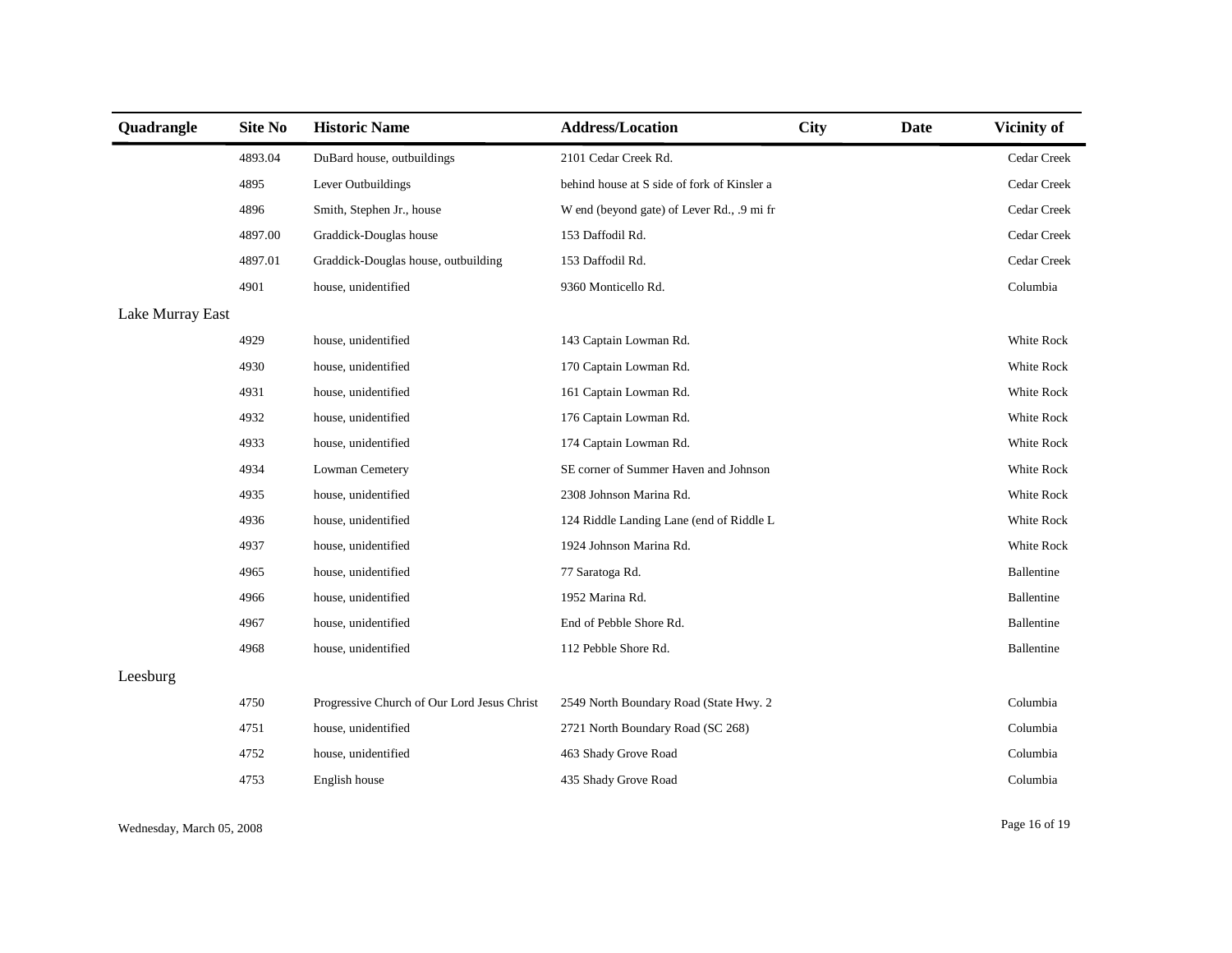| Quadrangle          | <b>Site No</b> | <b>Historic Name</b>                       | <b>Address/Location</b>                    | <b>City</b> | <b>Date</b> | Vicinity of       |
|---------------------|----------------|--------------------------------------------|--------------------------------------------|-------------|-------------|-------------------|
|                     | 4754           | Tucker, Jim, house                         | SW Side Shady Grove, 1.3 mi. SE of its jc  |             |             | Columbia          |
|                     | 4755           | house, unidentified                        | 1055 Spring Creek Road                     |             |             | Columbia          |
| Longtown            |                |                                            |                                            |             |             |                   |
|                     | 4800.00        | house, unidentified                        | both sides of Hidden Valley Rd., .3 mi sou |             |             | Blythewood        |
| <b>Messers Pond</b> |                |                                            |                                            |             |             |                   |
|                     | 4756           | house, unidentified                        | 4001 Percival Road (Hwy. 12)               |             |             | Columbia          |
| Richtex             |                |                                            |                                            |             |             |                   |
|                     | 426-001        | Chappell Farm                              | 1536 S.C. Hwy 269                          |             |             | Cedar Creek       |
|                     | 426-471        | Ballentine, Eusebius and Jenny Boozer hous | 1260 Dutch Fork Road                       | Ballentine  |             |                   |
|                     | 426-471        | Ballentine House, tenant house             | north side Dutch Fork Road, immediately    | Ballentine  |             |                   |
|                     | 426-471        | Ballentine, Eusebius and Jenny Boozer hous | 1260 Dutch Fork Road                       | Ballentine  |             |                   |
|                     | 426-471        | CSX Bridge                                 | U.S. Highway 76, over railroad corridor    | Ballentine  |             |                   |
|                     | 426-471        | Ballentine Grocery Store and Warehouse     | N side of jct of Dutch Fork Rd and U.S. H  | Ballentine  |             |                   |
|                     | 4894           | Cedar Creek AME Zion Church                | 10300 S.C. Hwy 215                         |             |             | Cedar Creek       |
|                     | 4898           | house, unidentified                        | 233 Hinnant Rd.                            |             |             | Cedar Creek       |
|                     | 4899           | Zion Pilgrim Baptist Church                | 11121 Monticello Rd.                       |             |             | Cedar Creek       |
|                     | 4972           | Baukinght house                            | SW side of U.S. Hwy 176, .8 mi SE of jct   |             |             | Ballentine        |
|                     | 4973           | Metts house                                | NW side of Hwy. 176, .3 miles from jct. w  |             |             | Ballentine        |
|                     | 4980.00        | Kestler house                              | 1010 Carrie Shealy Rd.                     |             |             | White Rock        |
|                     | 4980.01        | Kestler house, cotton house                | 1010 Carrie Shealy Rd.                     |             |             |                   |
|                     | 4980.02        | Kestler house, barn no. 1                  | 1010 Carrie Shealy Rd.                     |             |             | <b>White Rock</b> |
|                     | 4980.03        | Kestler house, barn no. 2                  | 1010 Carrie Shealy Rd.                     |             |             | White Rock        |
|                     | 4981           | Freshly Family Cemetery                    | SW side of Ken Webber Rd., .1 miles from   |             |             | Ballentine        |
|                     | 4982.00        | Kestler Family Farm                        | 1459 Freshly Mill Rd.                      |             |             | Ballentine        |
|                     | 4982.01        | Kestler Family Farm, smokehouse            | 1459 Freshly Mill Rd.                      |             |             | Ballentine        |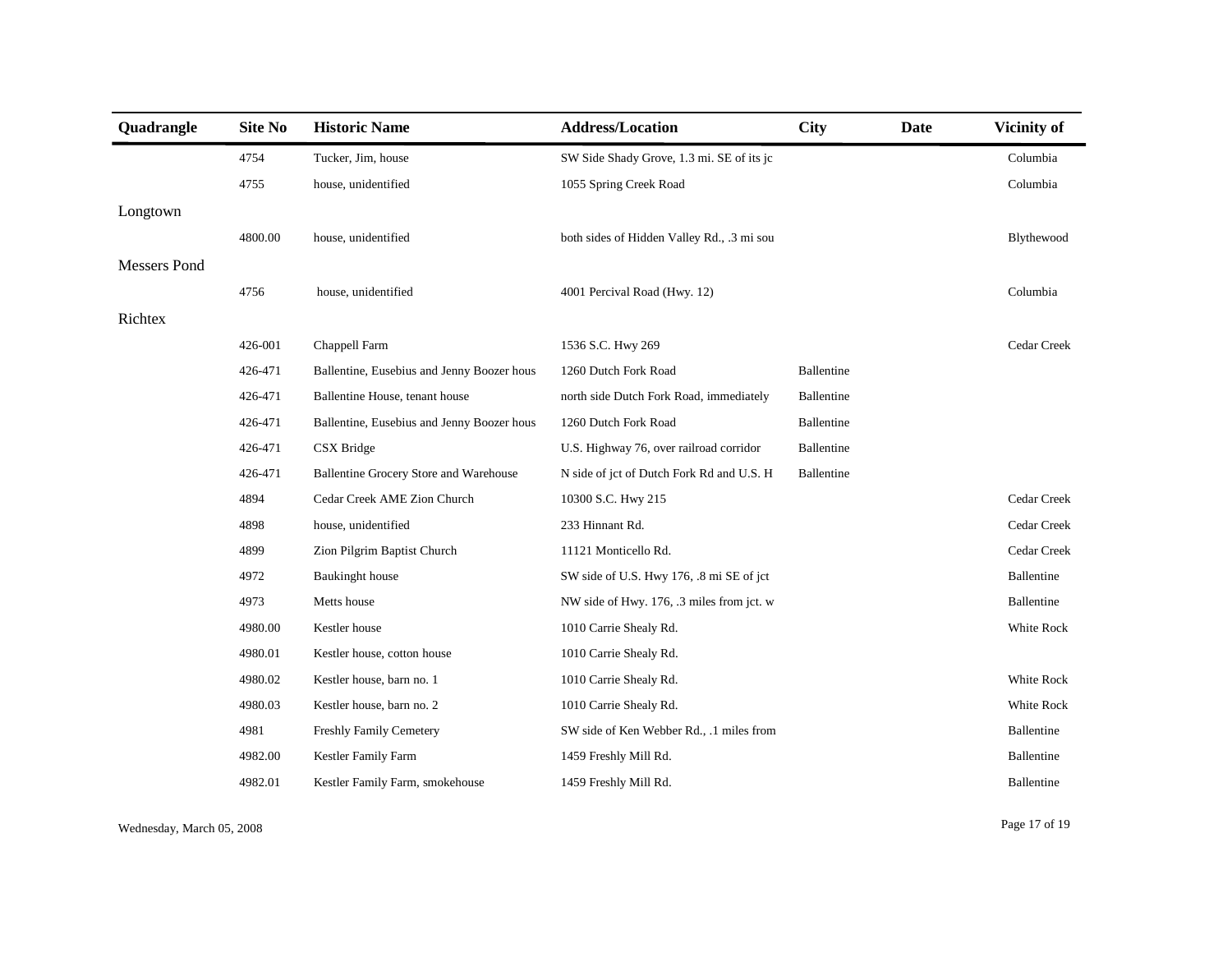| Quadrangle | Site No | <b>Historic Name</b>                | <b>Address/Location</b>                       | <b>City</b> | Date | <b>Vicinity of</b> |
|------------|---------|-------------------------------------|-----------------------------------------------|-------------|------|--------------------|
|            | 4982.02 | Kestler Farm, well house            | 1459 Freshly Mill Rd.                         |             |      | Ballentine         |
|            | 4982.03 | Kesstler Farm, corn shed            | 1459 Freshly Mill Rd.                         |             |      | Ballentine         |
|            | 4982.04 | Kestler Farm, corn shed             | 1459 Freshly Mill Rd.                         |             |      | Ballentine         |
|            | 4983.00 | house, unidentified                 | 1200 John Chapman Rd.                         |             |      | Ballantine         |
|            | 4983.01 | house, unidentified, well house     | 1200 John Chapman Rd.                         |             |      | Ballantine         |
|            | 4983.02 | house, unidentified, garage no. 1   | 1200 John Chapman Rd.                         |             |      | Ballantine         |
|            | 4983.03 | house, unidentified, garage no. 2   | 1200 John Chapman Rd.                         |             |      | Ballantine         |
|            | 4983.04 | house, unidentified, privy          | 1200 John Chapman Rd.                         |             |      | Ballantine         |
|            | 4983.05 | house, unidentified, barn           | 1200 John Chapman Rd.                         |             |      | Ballantine         |
|            | 4983.06 | house, unidentified, barns          | 1200 John Chapman Rd.                         |             |      |                    |
|            | 4983.07 | house, unidentified, other house    | 1200 John Chapman Rd.                         |             |      | Ballantine         |
|            | 4983.08 | house, unidentified, smokehouse     | 1200 John Chapman Rd.                         |             |      | Ballentine         |
|            | 4983.09 | house, unidentified, outbuilding    | 1200 John Chapman Rd.                         |             |      | Ballentine         |
|            | 4984    | house, unidentified                 | 1400 John Chapman Rd.                         |             |      | Ballentine         |
|            | 4985.00 | Johnson, Sylas, house               | 11218 U.S. Highway 176                        |             |      | Ballentine         |
|            | 4985.01 | Johnson, Sylas, House, smokehouse   | 11218 US Hwy. 176                             |             |      | Ballentine         |
|            | 4986    | house, unidentified                 | 1105 Julius Richardson Rd.                    |             |      | Ballentine         |
|            | 4987    | Shady Grove United Methodist Church | 1918 Shady Grove Rd.                          |             |      | Ballentine         |
|            | 4988    | St. John's Lutheran Church          | 1028 St. Johns Rd.                            |             |      | Ballentine         |
|            | 4989    | house, unidentified                 | behind 3102 Kennerly Rd.                      |             |      | Ballentine         |
|            | 4990    | house, unidentified                 | 3127 Kennerly Rd.                             |             |      | Ballentine         |
|            | 4991    | house, unidentified                 | S. side of Kennerly Rd., .6 miles east of jct |             |      | Ballentine         |
|            | 4992    | house, unidentified                 | 1818 Shady Grove Rd.                          |             |      | Ballentine         |
|            | 5045    | house, unidentified                 | 10734 Broad River Rd. (U.S. Hwy 176)          |             |      | Ballentine         |
|            | 5046.00 | Lindler house                       | 10803 Broad River Rd                          |             |      | Irmo               |